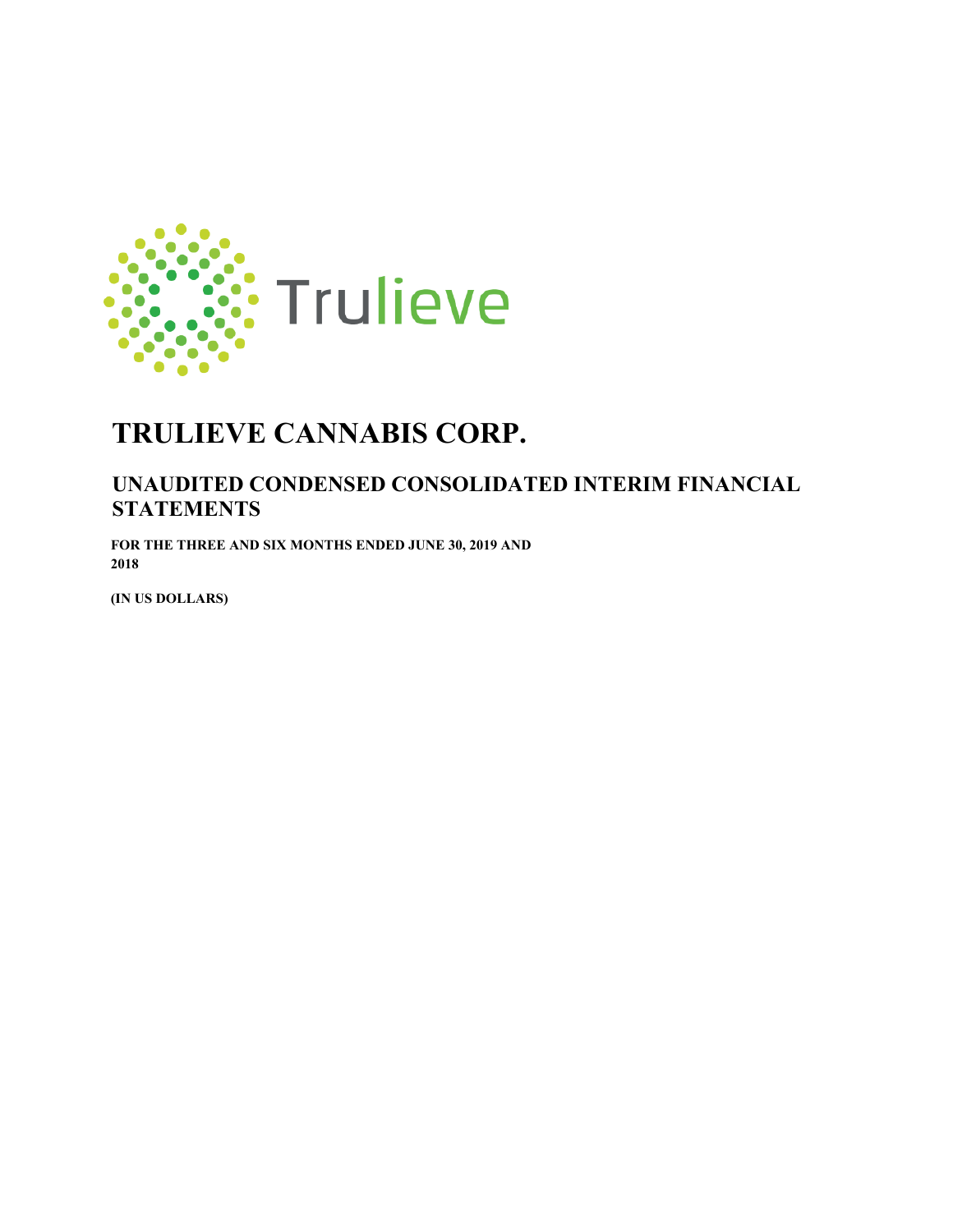## **TABLE OF CONTENTS**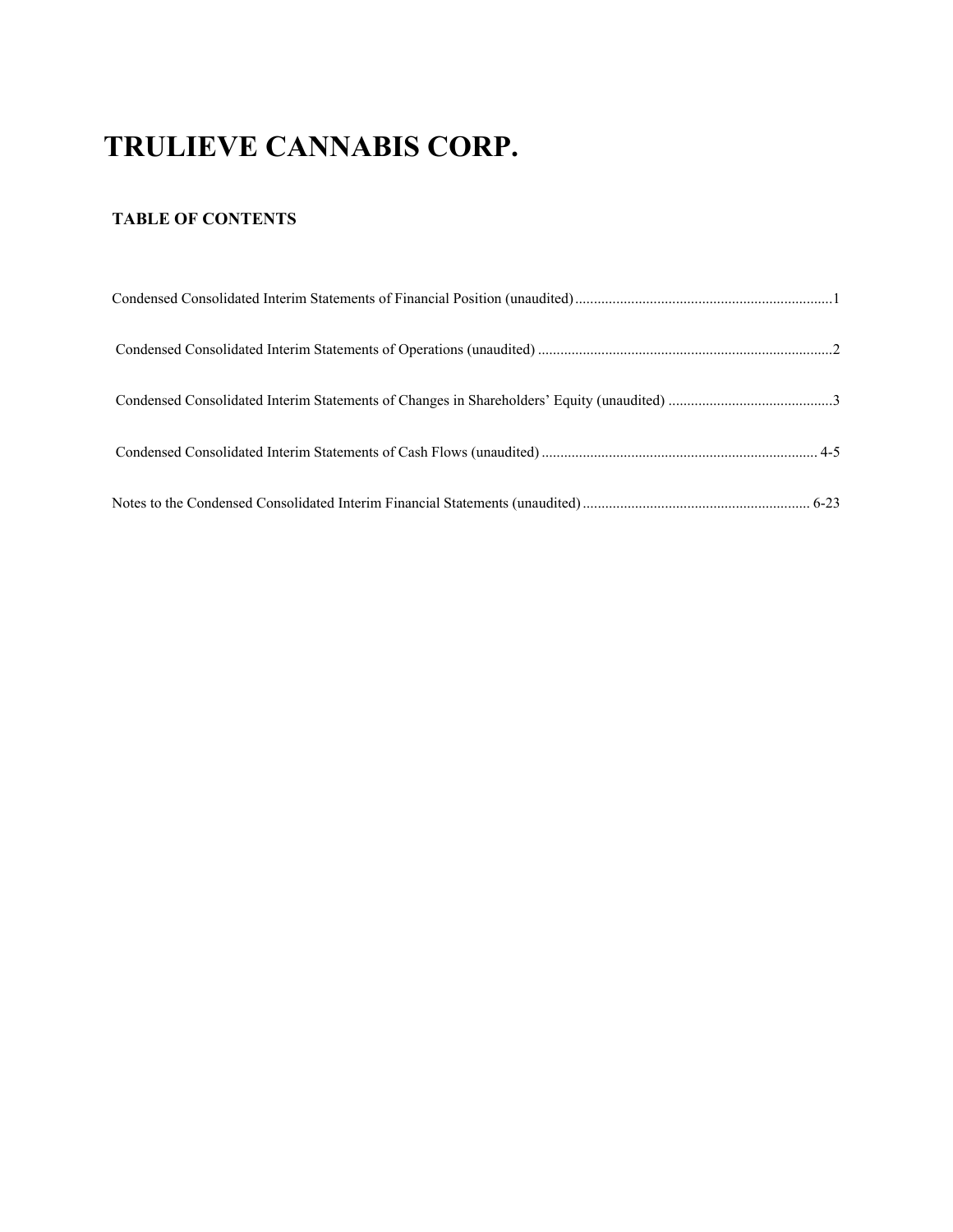## CONDENSED CONSOLIDATED INTERIM STATEMENTS OF FINANCIAL POSITION (UNAUDITED) AS AT JUNE 30, 2019 AND DECEMBER 31, 2018

|                                                 |          |    | June 30,<br>2019 |    | December 31,<br>2018 |
|-------------------------------------------------|----------|----|------------------|----|----------------------|
| <b>ASSETS</b>                                   |          |    |                  |    |                      |
| <b>Current Assets:</b>                          |          |    |                  |    |                      |
| Cash                                            |          | \$ | 54,031,919       | \$ | 24,430,108           |
| Inventories                                     | Note 4   |    | 85,228,662       |    | 24,270,844           |
| <b>Biological Assets</b>                        | Note 4   |    | 49,415,795       |    | 29,636,269           |
| Prepaid Expenses and Other Current Assets       |          |    | 3,823,379        |    | 2,453,239            |
| <b>Total Current Assets</b>                     |          |    | 192,499,755      |    | 80,790,460           |
| Property and Equipment, Net                     | Note 5   |    | 145,816,972      |    | 70,789,888           |
| Intangible Assets, Net                          | Note 6   |    | 24,600,027       |    | 9,396,347            |
| Goodwill                                        | Note 3   |    | 8,666,000        |    |                      |
| Other Assets                                    |          |    | 1,039,821        |    | 1,095,886            |
| <b>TOTAL ASSETS</b>                             |          | -S | 372,622,575      | -S | 162,072,581          |
| <b>LIABILITIES</b>                              |          |    |                  |    |                      |
| <b>LIABILITIES</b>                              |          |    |                  |    |                      |
| Current Liabilities:                            |          |    |                  |    |                      |
| Accounts Payable and Accrued Liabilities        |          | \$ | 11,754,295       | \$ | 10,463,109           |
| Income Tax Payable                              |          |    | 22,561,890       |    | 15,061,446           |
| Deferred Revenue                                |          |    | 2,189,879        |    | 1,427,201            |
| Notes Payable - Current Portion                 | Note 7   |    | 2,000,000        |    | 6,000,000            |
| Notes Payable - Related Party - Current Portion | Note 8   |    | 13,439,508       |    | 1,426,791            |
| Warrant Liability                               | Note 9   |    | 7,156,178        |    |                      |
| Lease Liability - Current Portion               | Note 10  |    | 4,112,011        |    | 335,881              |
| <b>Total Current Liabilities</b>                |          |    | 63,213,761       |    | 34,714,428           |
| Long-Term Liabilities:                          |          |    |                  |    |                      |
| Notes Payable                                   | Note 7   |    | 4,000,000        |    |                      |
| Notes Payable - Related Party                   | Note $8$ |    | 210,206          |    | 12,647,124           |
| Lease Liability                                 | Note 10  |    | 38,655,529       |    | 616,165              |
| Finance Liability, net                          | Note 9   |    | 58,715,660       |    |                      |
| Other Long-Term Liabilities                     |          |    |                  |    | 722,733              |
| Deferred Tax Liability                          |          |    | 32,236,000       |    | 9,153,000            |
| <b>TOTAL LIABILITIES</b>                        |          |    | 197,031,156      |    | 57,853,450           |
| <b>SHAREHOLDERS' EQUITY</b>                     |          |    |                  |    |                      |
| Share Capital                                   | Note 11  |    | 60,987,036       |    | 60,976,944           |
| Warrants                                        |          |    | 608,740          |    | 608,740              |
| <b>Accumulated Earnings</b>                     |          |    | 113,995,643      |    | 42,633,447           |
| TOTAL SHAREHOLDERS' EQUITY                      |          |    | 175,591,419      |    | 104,219,131          |
| TOTAL LIABILITIES AND SHAREHOLDERS' EQUITY      |          | -S | 372,622,575      | -S | 162,072,581          |

The accompanying notes are an integral part of these condensed consolidated interim financial statements.

Nature of Operations (*Note 1* ) Contingencies (*Note 15* ) Subsequent Events (*Note 18* )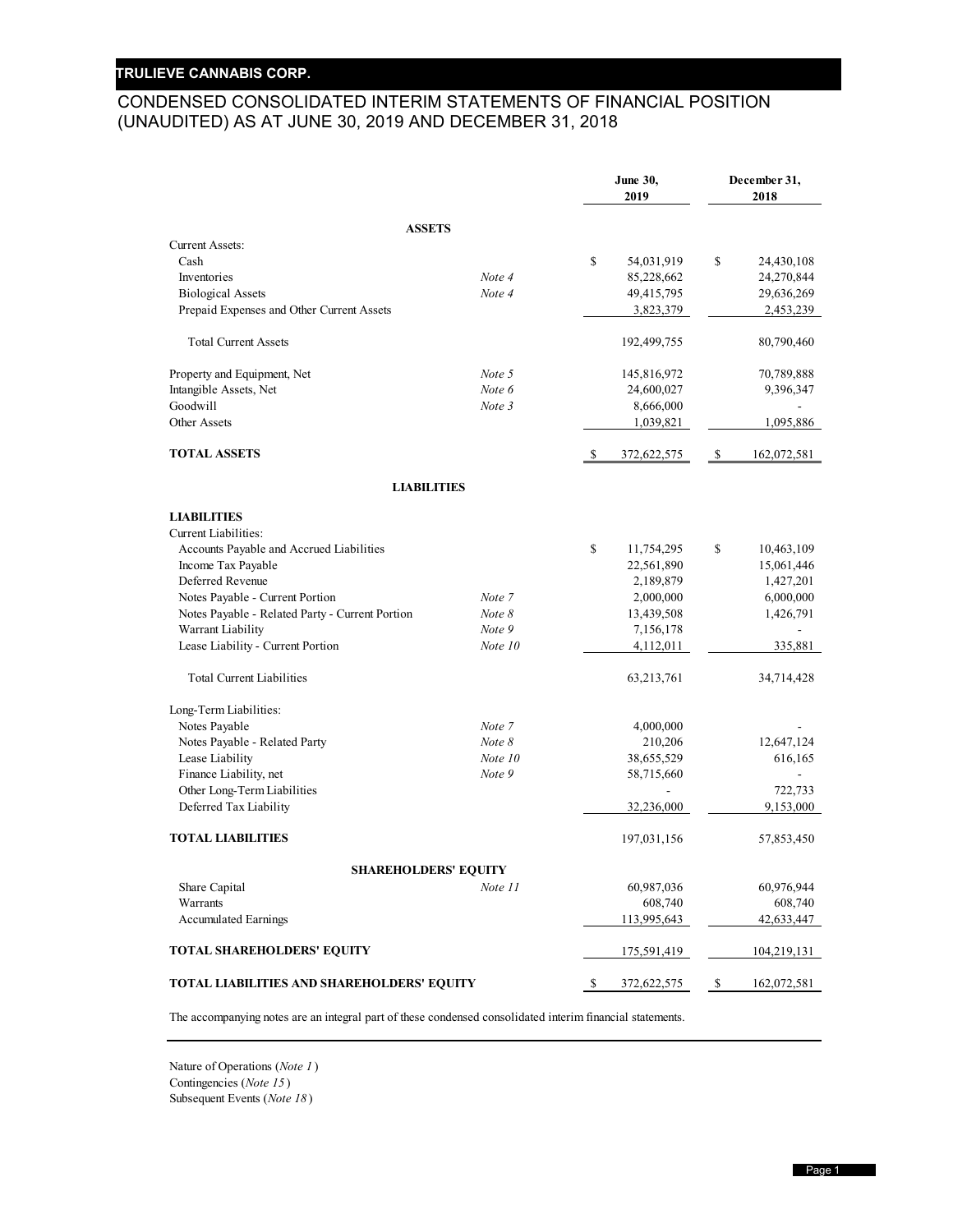## CONDENSED CONSOLIDATED INTERIM STATEMENTS OF OPERATIONS (UNAUDITED) FOR THE THREE AND SIX MONTHS ENDED JUNE 30, 2019 AND 2018

|                                                      |              | Three Months Ended June 30,               |                     | Six Months Ended June 30,               |                              |  |  |
|------------------------------------------------------|--------------|-------------------------------------------|---------------------|-----------------------------------------|------------------------------|--|--|
|                                                      |              | 2019                                      | 2018                | 2019                                    | 2018                         |  |  |
| Revenues, Net of Discounts                           |              | 57,920,112<br>S.                          | \$23,298,771        | \$102,396,077                           | \$38,545,570                 |  |  |
| Cost of Goods Sold                                   | Note 4       | 20,361,947                                | 6,037,135           | 34,949,446                              | 10,714,575                   |  |  |
| Gross Profit before Biological Asset Adjustment      |              | 37,558,165                                | 17,261,636          | 67,446,631                              | 27,830,995                   |  |  |
| Fair Value Adjustment on Inventory Sold              |              | (21,708,050)                              | (41,588,961)        | (52, 357, 784)                          | (52,862,961)                 |  |  |
| Fair Value Adjustment on Growth of Biological Assets | Note 4       | 87,938,390                                | 44,609,594          | 128,811,442                             | 61,095,594                   |  |  |
| Gross Profit                                         |              | 103,788,505                               | 20,282,269          | 143,900,289                             | 36,063,628                   |  |  |
| <b>Expenses:</b>                                     |              |                                           |                     |                                         |                              |  |  |
| General and Administrative                           |              | 3,410,095                                 | 1,137,852           | 5,535,784                               | 1,845,830                    |  |  |
| Sales and Marketing                                  |              | 11,379,406                                | 4,893,419           | 21,150,467                              | 8,857,130                    |  |  |
| Depreciation and Amortization                        | Note $5 & 6$ | 1,839,890                                 | 184,228             | 3,300,727                               | 347,163                      |  |  |
| <b>Total Expenses</b>                                |              | 16,629,391                                | 6,215,499           | 29,986,978                              | 11,050,123                   |  |  |
| <b>Income From Operations</b>                        |              | 87,159,114                                | 14,066,770          | 113,913,311                             | 25,013,505                   |  |  |
| Other Income (Expense):                              |              |                                           |                     |                                         |                              |  |  |
| Interest Expense, Net                                |              | (1,910,064)                               | (792, 174)          | (3, 136, 025)                           | (1, 119, 338)                |  |  |
| Other Income, Net                                    |              | (5,801)                                   | 10,322              | 5,237                                   | 16,457                       |  |  |
| <b>Total Other Expense</b>                           |              | (1,915,865)                               | (781, 852)          | (3,130,788)                             | (1,102,881)                  |  |  |
| <b>Income Before Provision for Income Taxes</b>      |              | 85,243,249                                | 13,284,918          | 110,782,523                             | 23,910,624                   |  |  |
| <b>Provision For Income Taxes</b>                    | Note 13      | 27,714,464                                | 5,402,197           | 38,551,464                              | 9,164,197                    |  |  |
| <b>Net Income</b>                                    |              | 57,528,785<br>-S                          | 7,882,721<br>\$     | \$72,231,059                            | \$14,746,427                 |  |  |
| <b>Basic Net Income per Common Share</b>             | Note 12      | 0.52<br>$\frac{\mathcal{S}}{\mathcal{S}}$ | \$<br>0.08          | 0.66<br>$\frac{\mathsf{s}}{\mathsf{s}}$ | $\sqrt{\frac{1}{2}}$<br>0.15 |  |  |
| <b>Diluted Net Income per Common Share</b>           | Note 12      | $\mathcal{S}$<br>0.52                     | $\mathbb S$<br>0.08 | $\mathbb{S}$<br>0.66                    | $\mathbb{S}$<br>0.15         |  |  |
| Weighted average number of common shares used        |              |                                           |                     |                                         |                              |  |  |
| in computing net income per common share:            |              |                                           |                     |                                         |                              |  |  |
| <b>Basic</b>                                         | Note 12      | 110,132,168                               | 98,683,400          | 110,132,168                             | 98,683,400                   |  |  |
| <b>Diluted</b>                                       | Note 12      | 110,267,440                               | 98,683,400          | 110,264,291                             | 98,683,400                   |  |  |

The accompanying notes are an integral part of these condensed consolidated interim financial statements.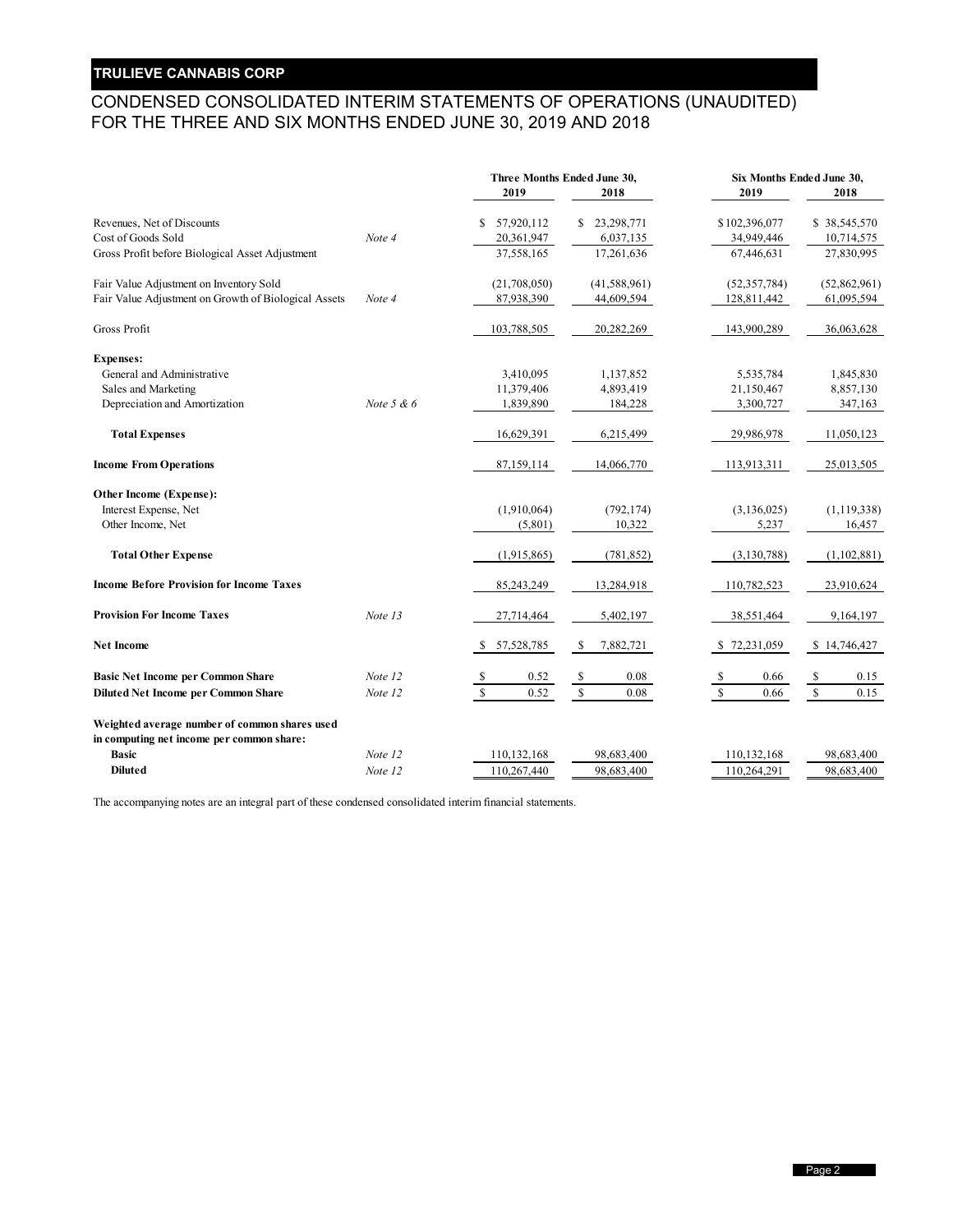## CONDENSED CONSOLIDATED INTERIM STATEMENTS OF CHANGES IN SHAREHOLDERS' EQUITY (UNAUDITED) FOR THE THREE AND SIX MONTHS ENDED JUNE 30, 2019 AND 2018

|                                                                            |         | <b>Super Voting</b><br><b>Shares</b> | <b>Multiple</b><br><b>Voting Shares</b> | Subordinate<br><b>Voting Shares</b> | <b>Total Common</b><br><b>Shares</b> | <b>Share</b><br>Capital | Warrants      |                          |    | Accumulated<br><b>Earnings (Deficit)</b> | <b>Total</b>  |
|----------------------------------------------------------------------------|---------|--------------------------------------|-----------------------------------------|-------------------------------------|--------------------------------------|-------------------------|---------------|--------------------------|----|------------------------------------------|---------------|
| Balance, January 1, 2018                                                   |         | 85,246,600                           | 13,436,800                              | $\sim$                              | 98,683,400                           | \$11,456,199            | s             | ٠                        | \$ | (334, 345)                               | 11,121,854    |
| Issuance of Common Stock as Debt Discount                                  | Note 8  |                                      |                                         |                                     |                                      | 200,000                 |               | ٠                        |    | $\overline{\phantom{a}}$                 | 200,000       |
| Additional Contribution from the Issuance of Below<br>Market Interest Debt | Note 8  |                                      |                                         |                                     |                                      | 27,843                  |               |                          |    |                                          | 27,843        |
| Net Income                                                                 |         |                                      |                                         |                                     |                                      |                         |               |                          |    | 14,746,427                               | 14,746,427    |
| <b>Balance, June 30, 2018</b>                                              |         | 85,246,600                           | 13,436,800                              |                                     | 98,683,400                           | \$11,684,042            | s             |                          |    | 14,412,082                               | 26,096,124    |
| Balance, January 1, 2019                                                   |         | 85,246,600                           | 13,750,451                              | 11,135,117                          | 110,132,168                          | \$60,976,944            | 608,740<br>s  |                          | -S | 42,633,447                               | \$104,219,131 |
| Additional Contribution from the Issuance of Below<br>Market Interest Debt | Note 8  |                                      |                                         |                                     | ٠                                    | 10,092                  |               |                          |    |                                          | 10,092        |
| IFRS 16 Implementation                                                     | Note 2  |                                      |                                         |                                     |                                      |                         |               | $\overline{\phantom{a}}$ |    | (868, 863)                               | (868, 863)    |
| Conversions of Super and Multiple to Subordinate Shares                    | Note 11 | (14,233,300)                         | (6,856,110)                             | 21,089,410                          |                                      |                         |               |                          |    |                                          |               |
| Net Income                                                                 |         |                                      |                                         |                                     |                                      |                         |               |                          |    | 72,231,059                               | 72,231,059    |
| <b>Balance, June 30, 2019</b>                                              |         | 71,013,300                           | 6,894,341                               | 32,224,527                          | 110,132,168                          | \$60,987,036            | 608,740<br>-S |                          |    | 113,995,643                              | \$175,591,419 |

The accompanying notes are an integral part of these condensed consolidated interim financial statements.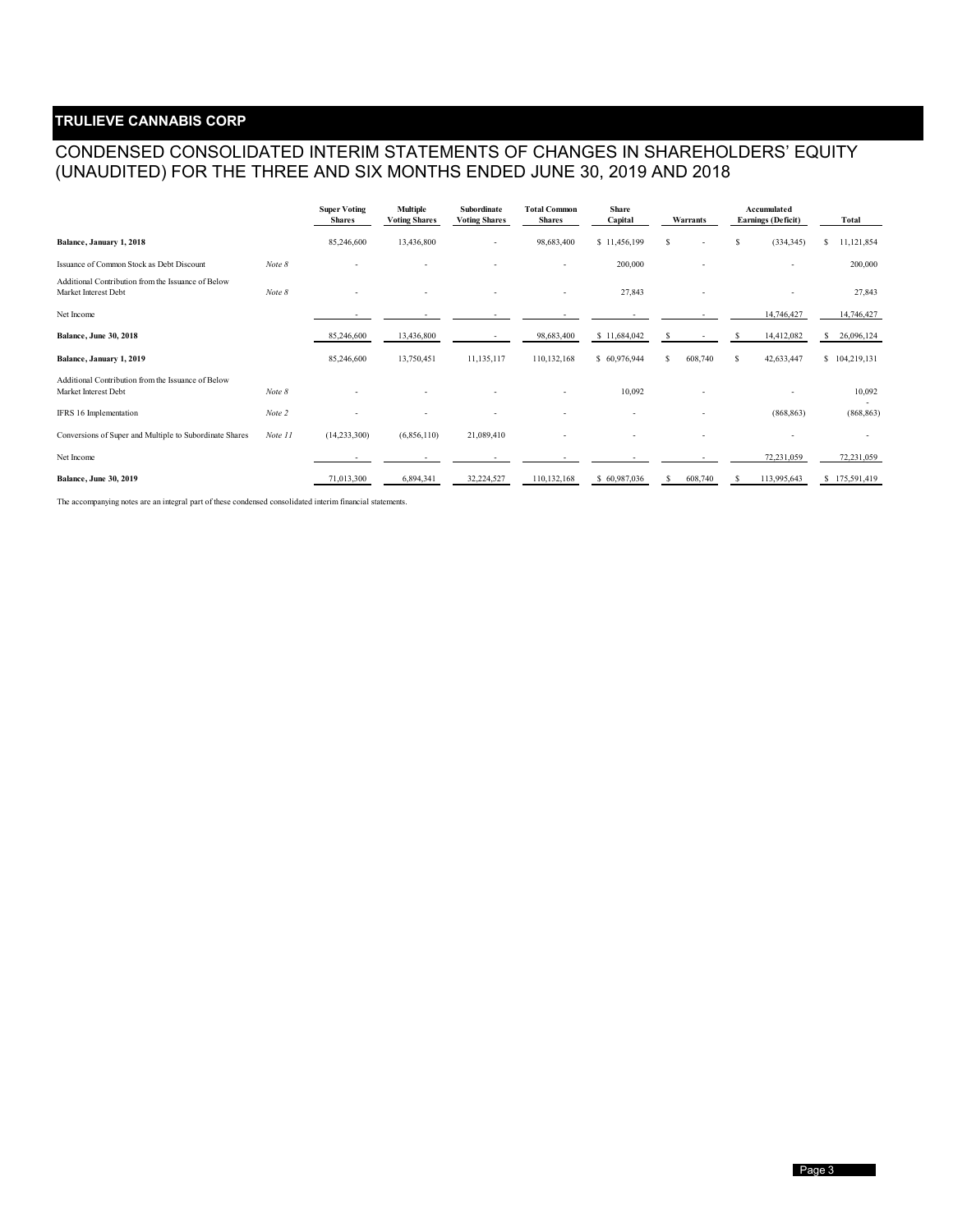## CONDENSED CONSOLIDATED INTERIM STATEMENTS OF CASH FLOWS (UNAUDITED) FOR THE SIX MONTHS ENDED JUNE 30, 2019 AND 2018

|                                                         |                  |                  | Six Months Ended June 30, |
|---------------------------------------------------------|------------------|------------------|---------------------------|
|                                                         |                  | 2019             | 2018                      |
| <b>CASH FLOW FROM OPERATING ACTIVITIES</b>              |                  |                  |                           |
| Net Income                                              |                  | \$<br>72,231,059 | \$<br>14,746,427          |
| Adjustments to Reconcile Net Income to                  |                  |                  |                           |
| Net Cash Provided by Operating Activities:              |                  |                  |                           |
| Depreciation and Amortization                           | Notes $5 & 6$    | 5,964,069        | 969,972                   |
| Non-Cash Interest Expense                               |                  | 62,767           | 58,913                    |
| Loss from Sale of Property and Equipment                |                  | 13,307           |                           |
| Changes in Operating Assets and Liabilities:            |                  |                  |                           |
| Inventories                                             |                  | (60, 884, 380)   | (3,337,989)               |
| <b>Biological Assets</b>                                |                  | (19,779,526)     | (8,232,640)               |
| Prepaid Expenses and Other Current Assets               |                  | (1,687,602)      | (1,066,935)               |
| Other Assets                                            |                  | 56,065           | (1,000,000)               |
| Deferred Tax Liabilities                                |                  | 18,383,000       | 2,193,000                 |
| Accounts Payable and Accrued Liabilities                |                  | (3,002,280)      | (994, 468)                |
| Income Tax Payable                                      |                  | 7,500,444        | 4,545,000                 |
| Deferred Revenue                                        |                  | 762,678          | 301,412                   |
|                                                         |                  |                  |                           |
| NET CASH PROVIDED BY OPERATING ACTIVITIES               |                  | 19,619,601       | 8,182,692                 |
|                                                         |                  |                  |                           |
| <b>CASH FLOW FROM INVESTING ACTIVITIES</b>              |                  |                  |                           |
| Purchases of Property and Equipment                     | Note 5           | (33,330,814)     | (15,907,717)              |
| Net Cash Paid in Acquisition of Business                | Note 3           | (19,898,400)     |                           |
| Proceeds from Sale of Property and Equipment            |                  | 17,885           |                           |
| NET CASH USED IN INVESTING ACTIVITIES                   |                  | (53,211,329)     | (15,907,717)              |
|                                                         |                  |                  |                           |
| <b>CASH FLOW FROM FINANCING ACTIVITIES</b>              |                  |                  |                           |
| Proceeds from Issuance of Notes Payable                 | Note 7           |                  | 6,040,000                 |
| Proceeds from Issuance of Notes Payable - Related Party | Note 8<br>Note 9 |                  | 11,156,614                |
| Proceeds from Financing                                 | Note $8$         | 65,871,838       |                           |
| Payments on Notes Payable - Related Party               |                  | (734, 213)       | (2,012,030)               |
| Payments on Lease Liability                             | Note 10          | (1,944,086)      |                           |
| NET CASH PROVIDED BY FINANCING ACTIVITIES               |                  | 63,193,539       | 15,184,584                |
| NET INCREASE IN CASH AND CASH EQUIVALENTS               |                  | 29,601,811       | 7,459,559                 |
| CASH AND CASH EQUIVALENTS, BEGINNING OF PERIOD          |                  | 24,430,108       | 1,407,059                 |
|                                                         |                  |                  |                           |
| CASH AND CASH EQUIVALENTS, END OF PERIOD                |                  | 54,031,919<br>-S | \$<br>8,866,618           |
| SUPPLEMENTAL DISCLOSURE OF CASH FLOW INFORMATION        |                  |                  |                           |
| <b>CASH PAID DURING THE YEAR FOR</b>                    |                  |                  |                           |
| Interest                                                |                  | \$<br>1,322,493  | \$<br>1,281,893           |
| Taxes                                                   |                  | \$<br>12,700,000 | \$<br>1,850,000           |
|                                                         |                  |                  |                           |

The accompanying notes are an integral part of these condensed consolidated interim financial statements.

Page 4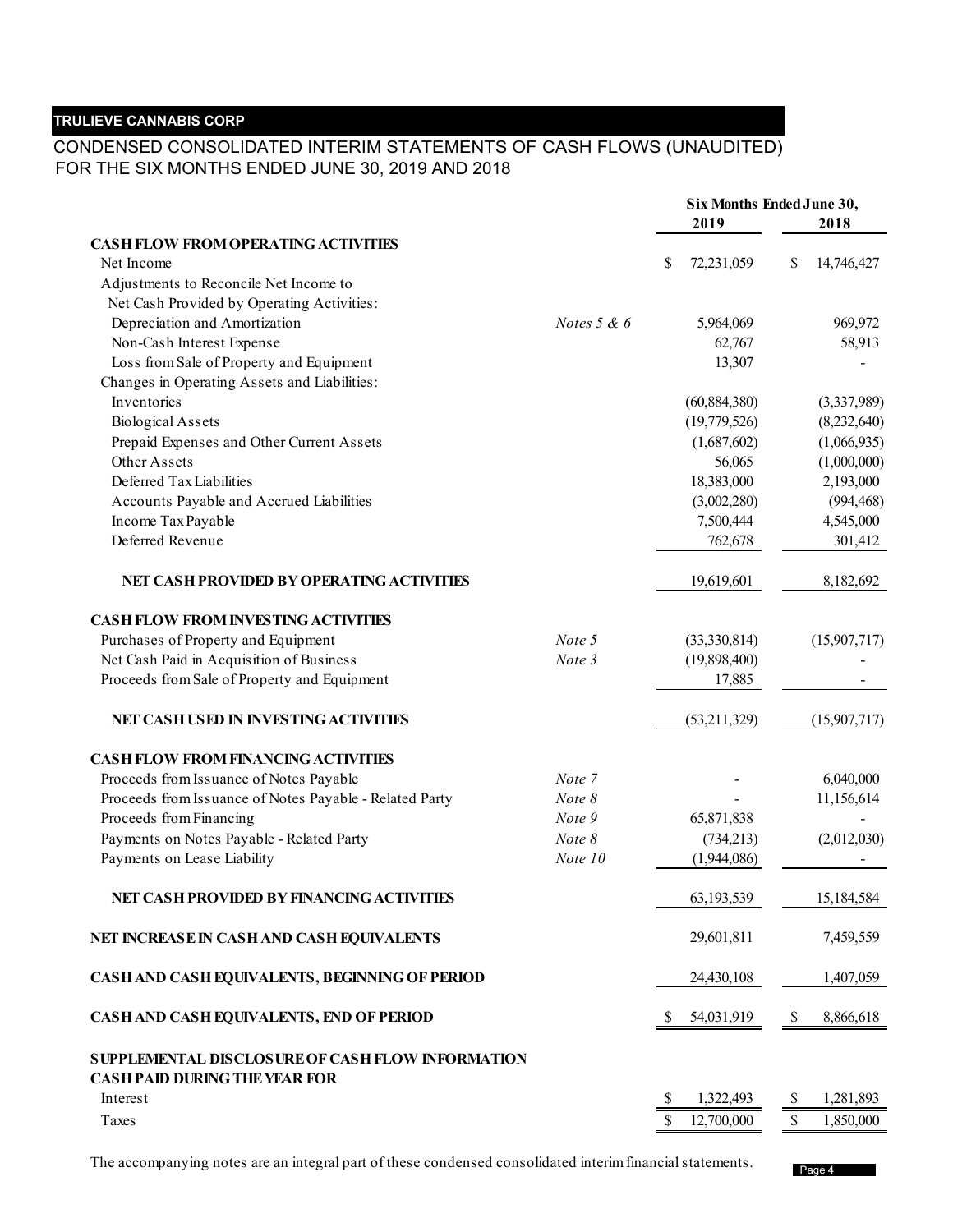## CONDENSED CONSOLIDATED INTERIM STATEMENTS OF CASH FLOWS (UNAUDITED) (CONTINUED) FOR THE SIX MONTHS ENDED JUNE 30, 2019 AND 2018

|                                                           |          | Six Months Ended June 30, |            |  |           |
|-----------------------------------------------------------|----------|---------------------------|------------|--|-----------|
|                                                           |          |                           | 2019       |  | 2018      |
| OTHER NONCASH INVESTING AND FINANCING ACTIVITIES          |          |                           |            |  |           |
| Purchase of Property and Equipment Financed with Notes    |          |                           |            |  |           |
| Payable - Related Party                                   | Note 5   |                           | 257,337    |  | 2,619,700 |
| Purchase of Property and Equipment Financed with Accounts |          |                           |            |  |           |
| Payable                                                   | Note 5   |                           | 4,289,505  |  | 104,805   |
| Property and Equipment Acquired via Capital Leases        | Note 5   |                           | 18,095,744 |  |           |
| Transfer of Shares Treated as a Debt Discount             | Note $8$ |                           |            |  | 200,000   |
| Debt Discount Related to Below Market Interest Debt       | Note 8   |                           | 10.092     |  | 27,843    |

The accompanying notes are an integral part of these condensed consolidated interim financial statements.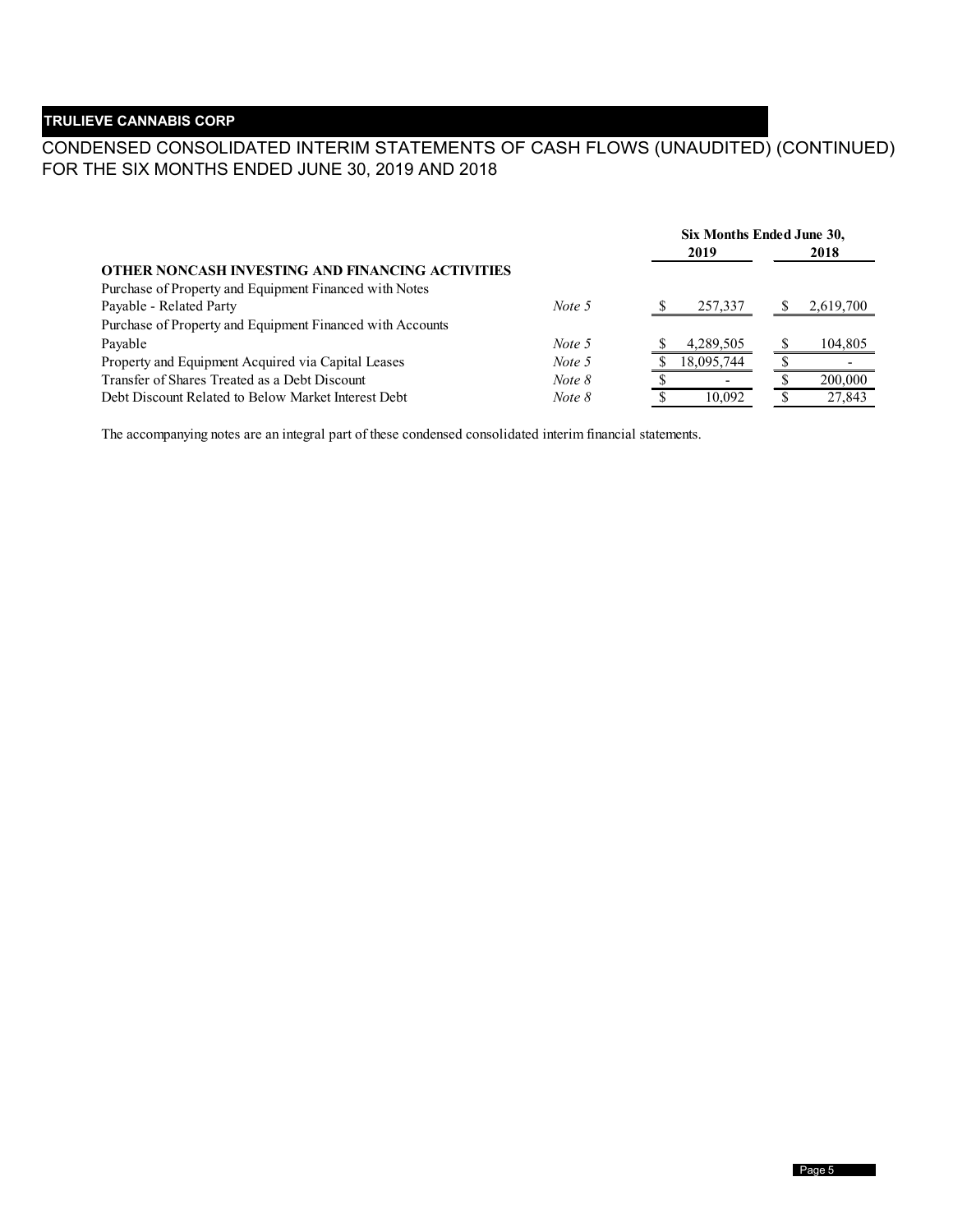## NOTES TO THE CONDENSED CONSOLIDATED INTERIM FINANCIAL STATEMENTS (UNAUDITED) **AS AT AND FOR THE THREE AND SIX MONTHS ENDED JUNE 30, 2019 AND 2018**

## **1. NATURE OF OPERATIONS**

Trulieve Cannabis Corp. ("Trulieve" or the "Company") was incorporated in British Columbia, Canada. Trulieve (through its wholly-owned licensed subsidiary, Trulieve, Inc.) is a vertically integrated cannabis company and is licensed under the laws of the State of Florida to cultivate, produce, and sell medicinaluse cannabis products within such state. Trulieve also operates in California, Massachusetts, and Connecticut.

In July 2018, Trulieve, Inc. entered into a non-binding letter agreement ("Letter Agreement") with Schyan Exploration Inc. ("Schyan") whereby Trulieve, Inc. and Schyan have agreed to merge their respective businesses resulting in a reverse takeover of Schyan by Trulieve, Inc. and change the business of Schyan from a mining issuer to a marijuana issuer (the "Transaction"). The Transaction was completed in August 2018 and Schyan changed its name to Trulieve Cannabis Corp.

The Company's head office and principal address is located at 6749 Ben Bostic Road, Quincy, Florida 32351. The Company's registered office is located at Suite 2800, Park Place, 666 Burrard Street, Vancouver, British Columbia, V6C 2Z7.

The Company listed on the Canadian Securities Exchange (the "CSE") and began trading on September 24, 2018 under the ticker symbol "TRUL".

## **2. SUMMARY OF SIGNIFICANT ACCOUNTING POLICIES**

#### **(a) Statement of Compliance**

The unaudited condensed consolidated interim financial statements have been prepared in accordance with International Accounting Standard 34 – *Interim Financial Reporting*, following the same accounting policies and methods of application as those disclosed in the annual audited financial statements for the years ended December 31, 2018 and 2017. The unaudited condensed consolidated interim financial statements should be read in conjunction with the annual financial statements of the Company for the years ended December 31, 2018 and 2017, which have been prepared in accordance with International Financial Reporting Standards ("IFRS") as issued by the International Accounting Standards Board ("IASB"). There has been no material impact on these unaudited condensed consolidated interim financial statements from changes in accounting standards during the period except for the adoption of new standards effective as of January 1, 2019.

These unaudited condensed consolidated interim financial statements were approved by the Board of Directors and authorized for issue by the Board of Directors on August 13, 2019.

#### **(b) Basis of Measurement**

These unaudited condensed consolidated interim financial statements have been prepared on the going concern basis, under the historical cost convention except for biological assets and certain financial instruments, which are measured at fair value.

#### **(c) Functional Currency**

The functional currency of the Company and its subsidiaries, as determined by management, is the United States ("U.S.") dollar. These unaudited condensed consolidated interim financial statements are presented in U.S. dollars.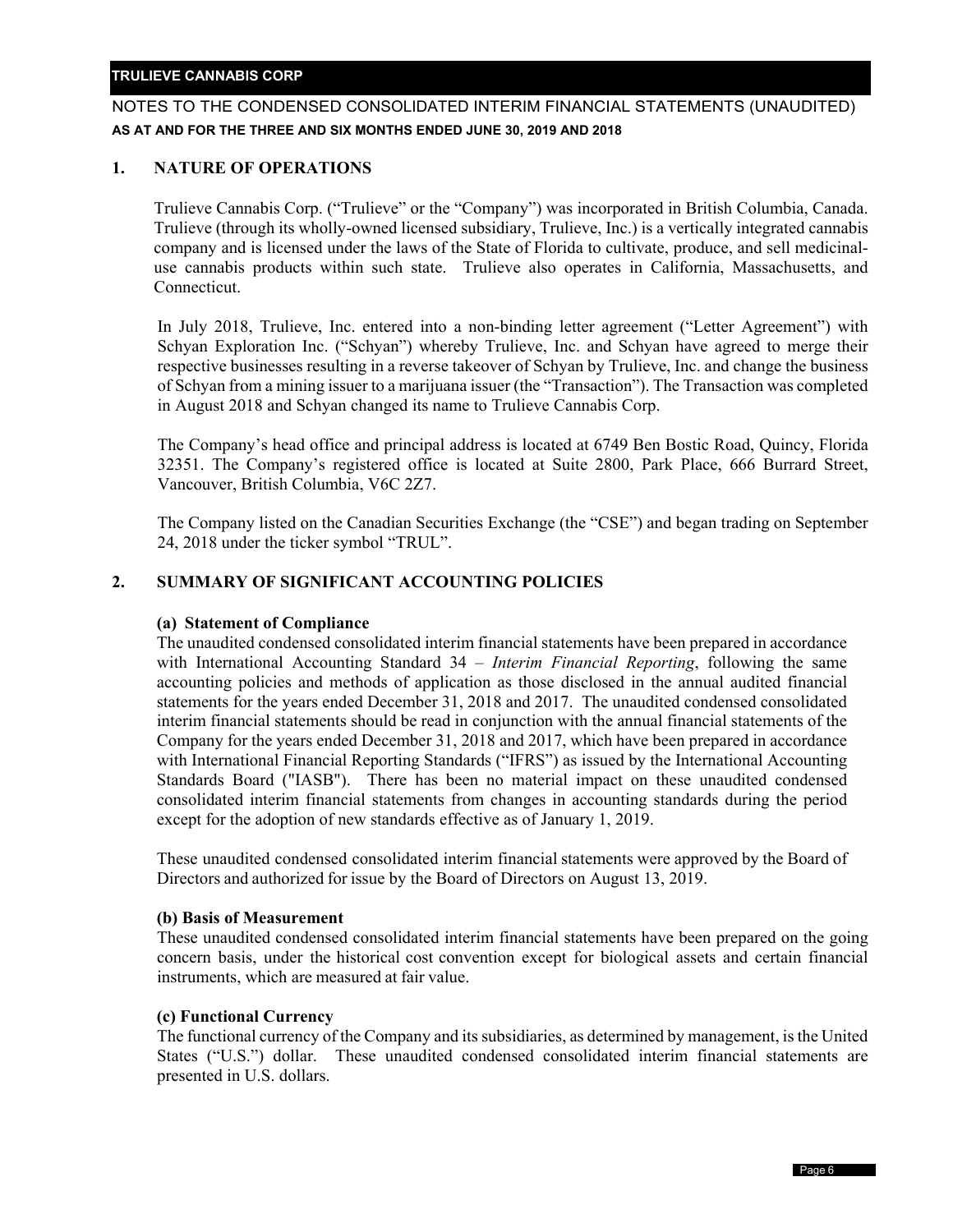## NOTES TO THE CONDENSED CONSOLIDATED INTERIM FINANCIAL STATEMENTS (UNAUDITED) **AS AT AND FOR THE THREE AND SIX MONTHS ENDED JUNE 30, 2019 AND 2018**

## **2. SUMMARY OF SIGNIFICANT ACCOUNTING POLICIES (CONTINUED)**

#### **(d) Basis of Consolidation**

These unaudited condensed consolidated interim financial statements include the financial information of the Company and its subsidiaries, Trulieve, Inc., Life Essence, Inc., Leef Industries, LLC, and The Healing Corner, Inc. The accounts of the subsidiaries are prepared for the same reporting period using consistent accounting policies from the date of acquired control. Intercompany transactions, balances and unrealized gains or losses on transactions are eliminated.

#### **(e) Significant Accounting Judgments, Estimates, and Assumptions**

The preparation of these unaudited condensed consolidated interim financial statements in conformity with IFRS requires management to make judgments, estimates and assumptions that affect the application of accounting policies and the reported amounts of assets, liabilities, income and expenses. Actual results may differ from these estimates. Estimates and underlying assumptions are reviewed on an ongoing basis. Revisions to accounting estimates are recognized in the period in which the estimates are revised and in any future periods affected. The areas involving a higher degree of judgement or complexity, or areas where assumptions and estimates are significant to these unaudited condensed consolidated interim financial statements have been set out in Note 2 of the audited financial statements for the years ended December 31, 2018 and 2017. Additionally, see *"Note 9 - Debt"* for the fair value allocation between debt and warrants using assumptions including effective interest rate, volatility, and expected life.

#### **(f) Recently Adopted Accounting Pronouncements**

The Company has adopted IFRS 16 —Leases (''IFRS 16'') with the date of initial application of January 1, 2019 using the modified retrospective approach. Comparative information has not been restated and continues to be reported under IAS 17 —Leases (''IAS 17'') (accounting standard in effect for those periods).

IFRS 16 sets out the principles for the recognition, measurement, presentation and disclosure of leases for both parties to a contract, i.e. the customer ('lessee') and the supplier ('lessor'). The standard introduces a single, on-balance sheet recognition and measurement model for lessees, eliminating the distinction between operating and finance leases. Lessees recognize a right-of-use asset representing its control of and right to use the underlying asset and a lease liability representing its obligation to make future lease payments.

#### *Right-of-use assets*

At commencement date, the Company has measured the right-of-use asset at cost which comprises of:

- the amount of the initial measurement of the lease liability;
- any lease payments made at or before the commencement date, less any lease incentives received;
- any initial direct costs incurred by the lessee; and
- an estimate of costs to be incurred by the lessee in dismantling and removing the underlying asset, restoring the site on which it is located or restoring the underlying asset to the condition required by the terms and conditions of the lease, unless those costs are to produce inventories. The lessee incurs the obligation for those costs either at the commencement date or as a consequence of having used the underlying asset during a particular period.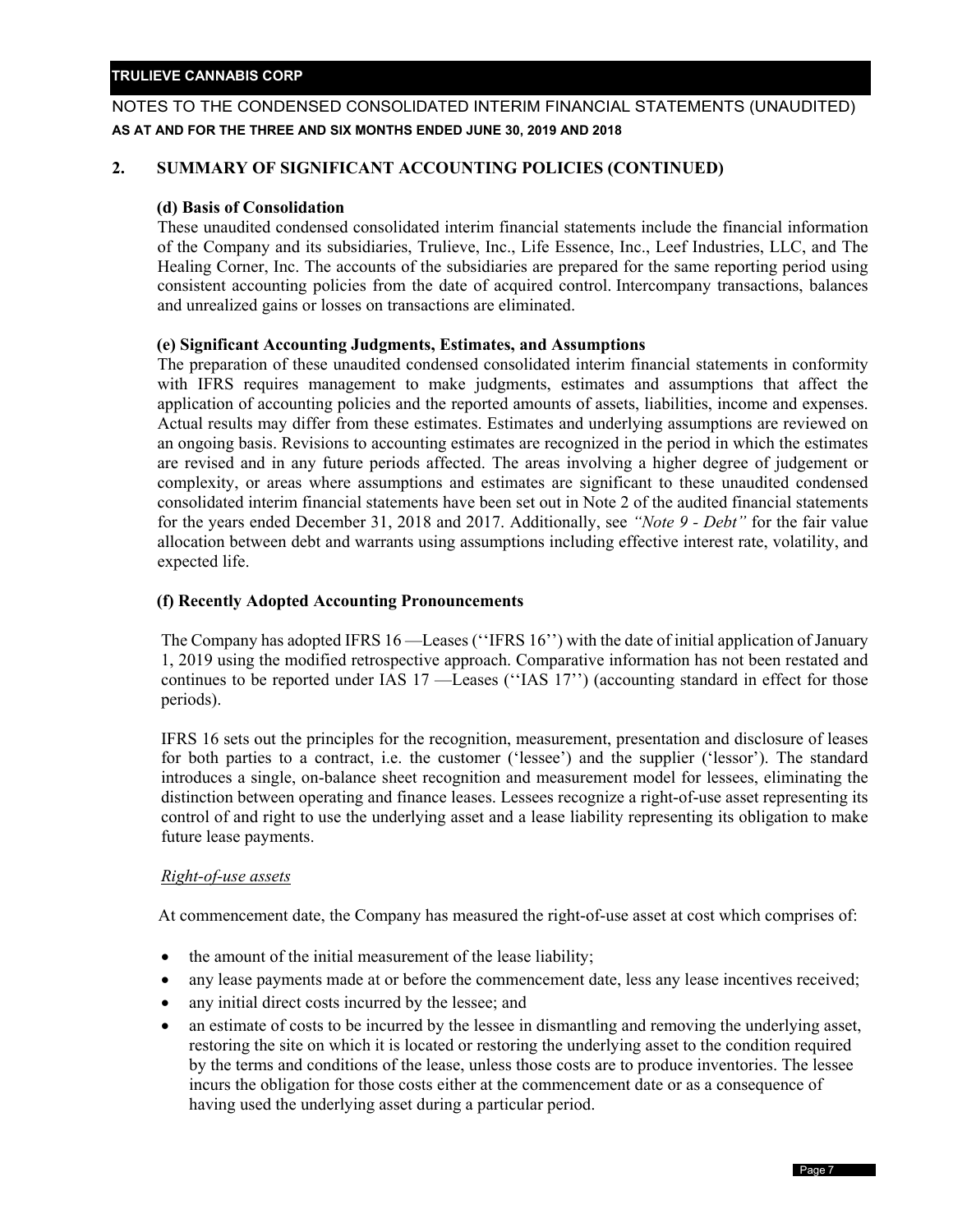## NOTES TO THE CONDENSED CONSOLIDATED INTERIM FINANCIAL STATEMENTS (UNAUDITED) **AS AT AND FOR THE THREE AND SIX MONTHS ENDED JUNE 30, 2019 AND 2018**

## **2. SUMMARY OF SIGNIFICANT ACCOUNTING POLICIES (CONTINUED)**

## **(f) Recently Adopted Accounting Pronouncements (continued)**

There are no dismantling, removal and restoration costs included in the cost of the right-of-use asset as management has not incurred an obligation for those costs.

## *Lease liabilities*

At the commencement date, The Company measured the lease liability at the present value of the lease payments that are not paid at that date. The lease payments are discounted using the interest rate implicit in the lease, if that rate can be readily determined. If that rate cannot be readily determined, the lessee uses the lessee's incremental borrowing rate.

The lease payments included in the measurement of the lease liability comprise the following payments for the right to use the underlying asset during the lease term that are not paid at the commencement date:

- fixed payments (including in-substance fixed payments), less any lease incentives receivable;
- variable lease payments that depend on an index or a rate, initially measured using the index or rate as at the commencement date;
- amounts expected to be payable by the lessee under residual value guarantees;
- the exercise price of a purchase option if the lessee is reasonably certain to exercise that option; and
- payments of penalties for terminating the lease, if the lease term reflects the lessee exercising an option to terminate the lease.

#### *Subsequent Measurements*

After the commencement date, the Company recognized depreciation and impairment of the right-ofuse asset in profit or loss. The Company also recognized in profit or loss the interest on the lease liability. There were no variable lease payments which were not included in the measurement of the lease liability.

## *Exemptions and practical expedients*

IFRS 16 permits the use of exemptions and practical expedients. The Company applied the following recognition exemptions and practical expedients:

- grandfather lease definition for existing contracts at the date of initial application;
- exclude low-value and short-term leases from IFRS 16 lease accounting;
- use portfolio application for leases with similar characteristics, such as vehicle and equipment leases;
- apply a single discount rate to a portfolio of leases with reasonably similar characteristics at the date of initial application;
- exclude initial direct costs from the measurement of the right-of-use assets at the date of initial application;
- use hindsight in determining lease term at the date of initial application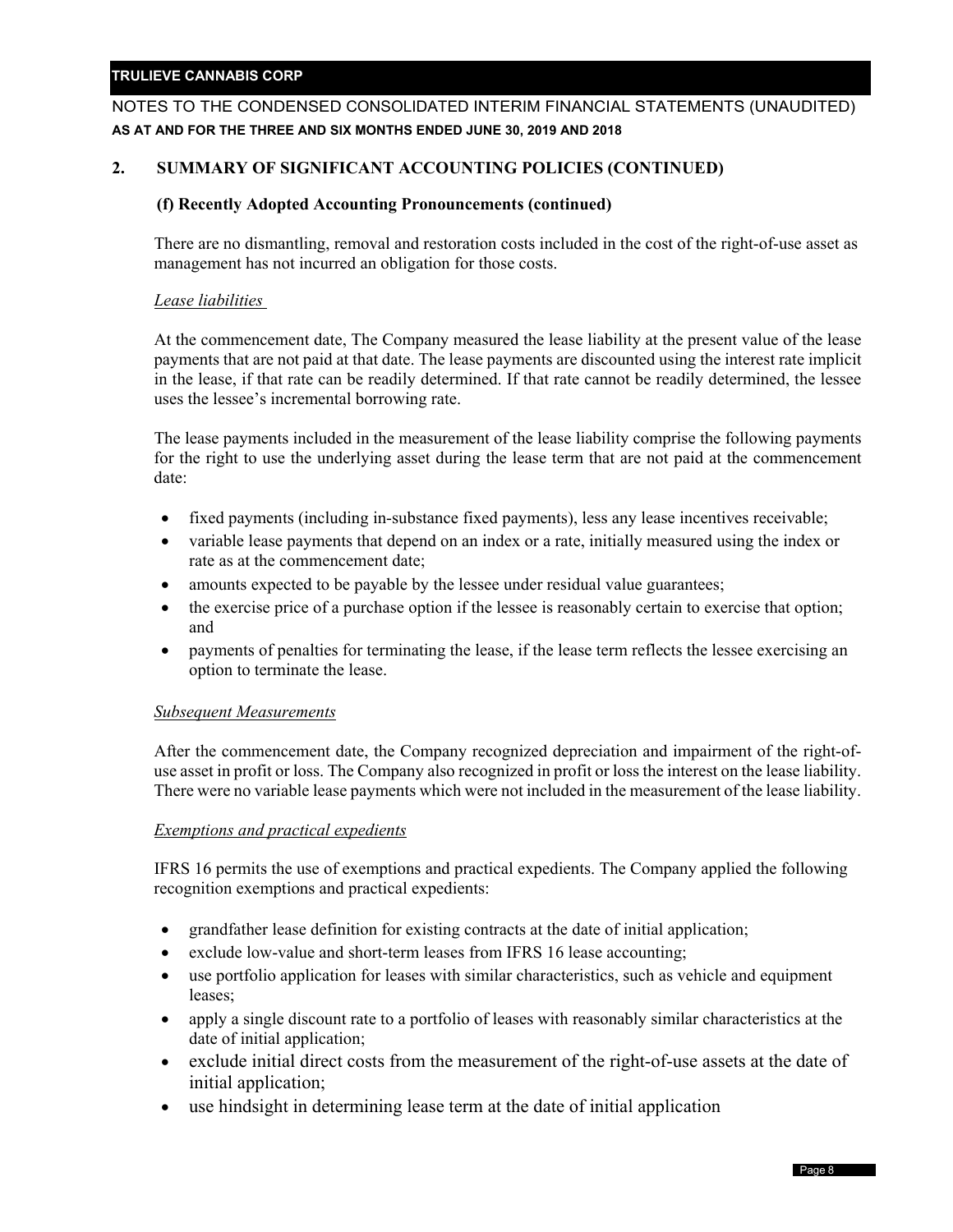## NOTES TO THE CONDENSED CONSOLIDATED INTERIM FINANCIAL STATEMENTS (UNAUDITED) **AS AT AND FOR THE THREE AND SIX MONTHS ENDED JUNE 30, 2019 AND 2018**

## **2. SUMMARY OF SIGNIFICANT ACCOUNTING POLICIES (CONTINUED)**

#### **(f) Recently Adopted Accounting Pronouncements (continued)**

The financial impact of applying the standard resulted in a \$24,393,582 increase of in right-of-use assets (included in property, plant and equipment Note 5), an increase of \$25,663,837 in lease liability, a \$868,863 adjustment to retained earnings, a \$722,733 decrease in other long-term liabilities, and a \$321,342 decrease in prepaid expenses and other current assets. The weighted average incremental borrowing rate applied to the lease liabilities was 4.76%.

The following table provides a reconciliation of the commitments as at December 31, 2018 to the Company's lease liabilities as at January 1, 2019:

| Lease liability - current portion                         | 335,881    |
|-----------------------------------------------------------|------------|
| Lease liability                                           | 616,165    |
| Total lease liability as of December 31, 2018             | 952,046    |
| Lease liabilities previously not recognized under IFRS 16 | 25,663,837 |
| Lease liability as of January 1, 2019                     | 26,615,883 |

## **3. ACQUISTIONS**

On May 21, 2019, the Company acquired all of the issued and outstanding shares of The Healing Corner, Inc. The purpose of this acquisition was to acquire the medical marijuana license in the State of Connecticut. The acquisition was financed with cash on hand and borrowings. The acquisition was accounted for as a business combination in accordance with IFRS 3, and related operating results are included in the accompanying condensed consolidated interim statements of operations, changes in shareholders' equity, and statement of cash flows for periods subsequent to the acquisition date. The revenues and net income since acquisition date and assuming the acquisition had occurred on January 1, 2019 are insignificant to the consolidated results ended June 30, 2019. Total transaction costs related to the acquisition were approximately \$270,000 during the three months ended June 30, 2019 and are included in the accompanying condensed consolidated interim statement of operations.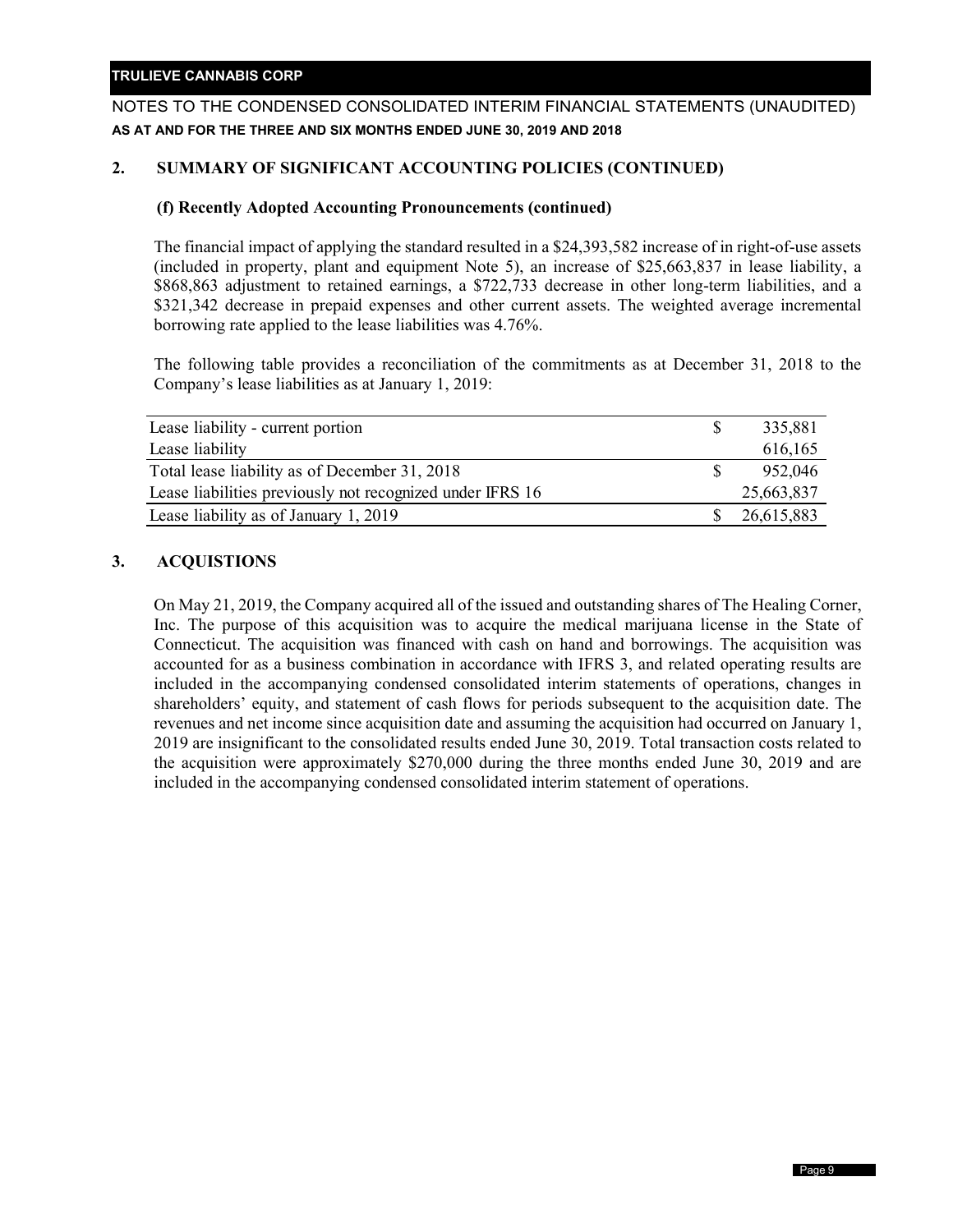## NOTES TO THE CONDENSED CONSOLIDATED INTERIM FINANCIAL STATEMENTS (UNAUDITED) **AS AT AND FOR THE THREE AND SIX MONTHS ENDED JUNE 30, 2019 AND 2018**

## **3. ACQUISTIONS (CONTINUED)**

The following table summarizes the preliminary allocation of consideration exchanged to the estimated fair value of tangible and identifiable intangible assets acquired and liabilities assumed:

| <b>The Healing Corner</b>                          |    |              |  |
|----------------------------------------------------|----|--------------|--|
| Consideration:                                     |    |              |  |
| Cash                                               | \$ | 19,900,000   |  |
|                                                    |    |              |  |
| Fair value of consideration exchanged              |    | \$19,900,000 |  |
|                                                    |    |              |  |
| Recognized amounts of identifiable assets acquired |    |              |  |
| and liabilities assumed:                           |    |              |  |
| Cash                                               | \$ | 1,600        |  |
| Inventory                                          |    | 73,438       |  |
| Prepaids                                           |    | 3,880        |  |
| Property and equipment                             |    | 203,202      |  |
| Intangible assets:                                 |    |              |  |
| Dispensary License                                 |    | 14,300,000   |  |
| Trademark                                          |    | 320,841      |  |
| <b>Customer Relationship</b>                       |    | 1,000,000    |  |
| Non-Compete                                        |    | 35,000       |  |
| Goodwill                                           |    | 8,666,000    |  |
| Accrued expenses                                   |    | (3,961)      |  |
| Deferred tax liability                             |    | (4,700,000)  |  |
|                                                    |    |              |  |
| Total net assets acquired                          |    | 19,900,000   |  |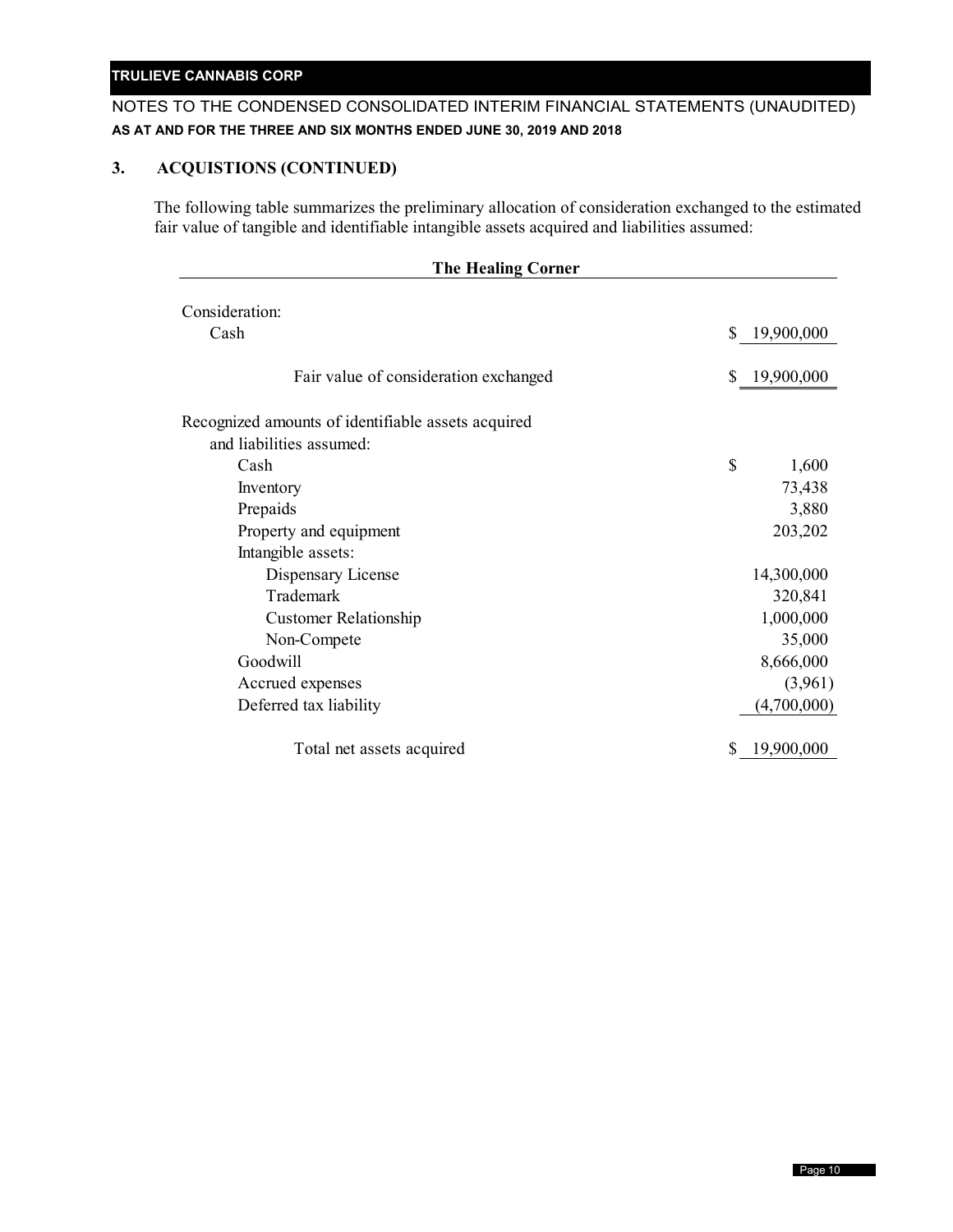## NOTES TO THE CONDENSED CONSOLIDATED INTERIM FINANCIAL STATEMENTS (UNAUDITED) **AS AT AND FOR THE THREE AND SIX MONTHS ENDED JUNE 30, 2019 AND 2018**

#### **4. BIOLOGICAL ASSETS AND INVENTORIES**

As at June 30, 2019 and December 31, 2018 biological assets comprise:

|                 | June $30$ ,<br>2019 |              | December 31,<br>2018 |
|-----------------|---------------------|--------------|----------------------|
| Cannabis plants | \$49,415,795        | <sup>S</sup> | 29,636,269           |

The changes in the carrying value of biological assets, which consist of cannabis plants, are as follows:

| Balance at December 31, 2017                                                   | S | 9,738,300       |
|--------------------------------------------------------------------------------|---|-----------------|
| Net increase in fair value less costs to sell due to biological transformation |   | 85,563,656      |
| Transferred to inventory upon harvest                                          |   | (65,665,687)    |
| Balance at December 31, 2018                                                   |   | 29,636,269      |
| Net increase in fair value less costs to sell due to biological transformation |   | 128,811,442     |
| Transferred to inventory upon harvest                                          |   | (109, 031, 916) |
| Balance at June 30, 2019                                                       |   | 49,415,795      |

Biological assets are measured at fair value less costs to sell until harvest. All production costs related to biological assets are expensed as incurred. All direct and indirect costs related to both biological assets and inventory are included in the 'cost of goods sold' line on the accompanying condensed consolidated interim statements of operations.

The fair value measurements for biological assets have been categorized as Level 3 fair values based on the inputs to the valuation technique used. The fair value was determined using a model which assumes the biological assets at the condensed consolidated interim statements of financial position date will grow to maturity, be harvested and converted into finished goods inventory and sold in the medical cannabis market. The Company's method of accounting for biological assets attributes value accretion on a straight-line basis throughout the life of the biological asset from initial cloning to the point of harvest.

The cannabis plant model utilizes the following significant assumptions: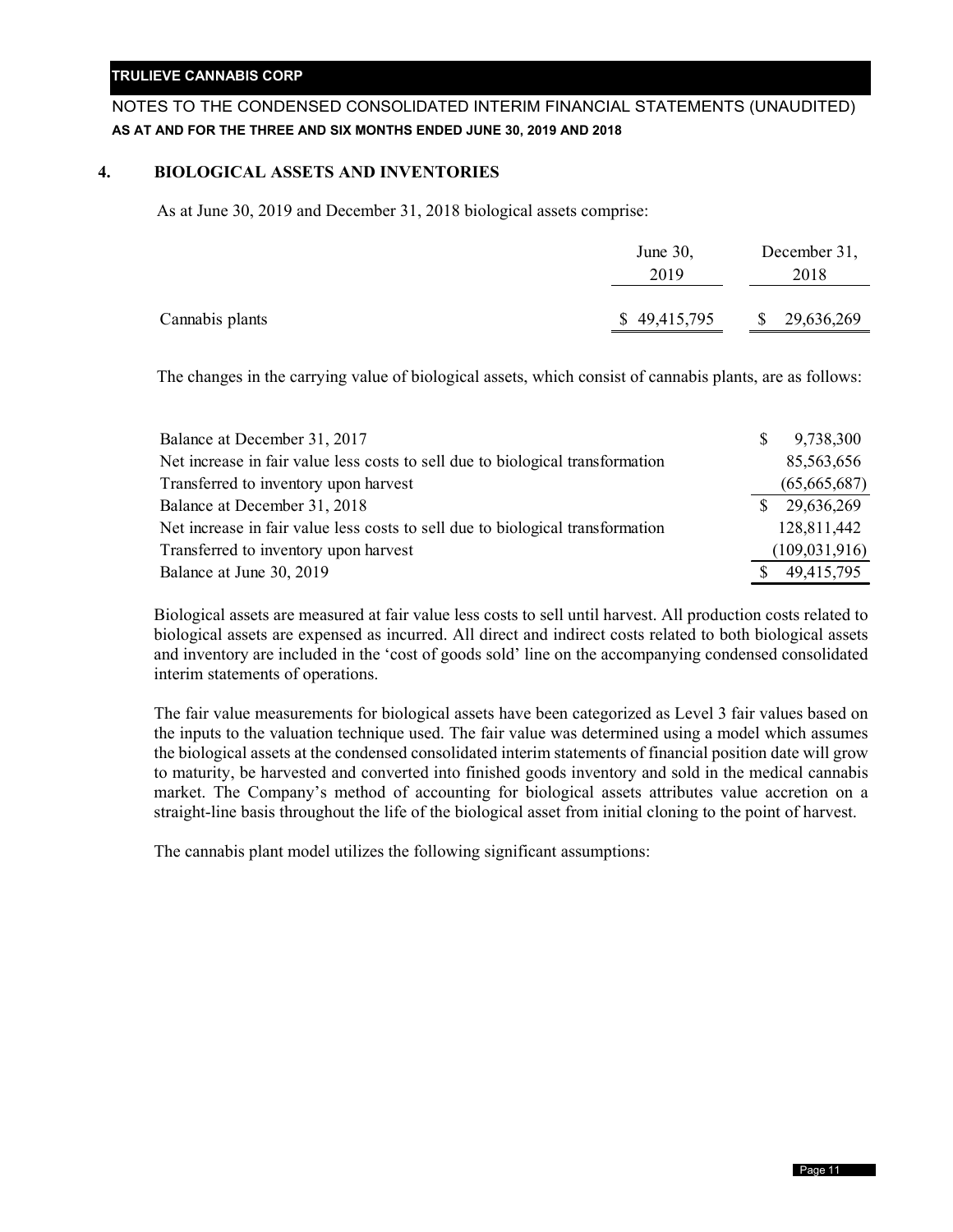## NOTES TO THE CONDENSED CONSOLIDATED INTERIM FINANCIAL STATEMENTS (UNAUDITED) **AS AT AND FOR THE THREE AND SIX MONTHS ENDED JUNE 30, 2019 AND 2018**

## **4. BIOLOGICAL ASSETS AND INVENTORIES (CONTINUED)**

|                                                                       |                             | June 30, 2019       |                              | December 31, 2018   |
|-----------------------------------------------------------------------|-----------------------------|---------------------|------------------------------|---------------------|
| Assumption                                                            | Range                       | Average             | Range                        | Average             |
| (i) Weighted average of expected loss of                              |                             |                     |                              |                     |
| plants until harvest (a)                                              | $0-40%$                     | 19%                 | $0-40%$                      | 17%                 |
| (ii) Expected yields for cannabis plants<br>(average grams per plant) | 60 - 200 grams<br>per plant | 125 grams per plant | 136 - 227 grams per<br>plant | 158 grams per plant |
| (iii) Expected number of growing days                                 | $128 - 138$                 | 133                 | $154 - 164$                  | 159                 |
| (iv) Weighted average number of growing                               |                             |                     |                              |                     |
| days completed as a percentage of total                               |                             |                     |                              |                     |
| growing days as at period end                                         | N/A                         | 47%                 | N/A                          | 40%                 |
| (v) Estimated selling price (per gram) (b)                            | N/A                         | \$9.57              | N/A                          | \$9.93              |
| (vi) After harvest cost to complete and sell                          |                             |                     |                              |                     |
| (per gram)                                                            | $$1.98 - $2.68$             | \$2.33              | $$2.62 - $2.90$              | \$2.76              |
| (vii) Reasonable margin \$ on after harvest                           |                             |                     |                              |                     |
| costs to complete and sell (per gram)                                 | $$1.60 - $2.16$             | \$1.88              | $$1.50 - $1.75$              | \$1.65              |

(a) Weighted average of expected loss of plants until harvest represents loss via plants that do not survive to the point of harvest. It does not include any financial loss on a surviving plant.

(b) The estimated selling price (per gram) for June 30, 2019 and December 31, 2018 represent the average sales price for the Company's various strains sold as medical products.

These estimates are subject to volatility in market prices and a number of uncontrollable factors, which could significantly affect the fair value of biological assets in future periods.

The following table presents the effect of 10% positive change and 10% negative change on the fair valuation of cannabis plants biological assets as at June 30, 2019 and December 31, 2018.

| Assumption                                                       | 10% change as at June 30, 2019 | 10% change as at December 31,<br>2018 |
|------------------------------------------------------------------|--------------------------------|---------------------------------------|
| Weighted average of expected loss of plants<br>until harvest     | 442,273                        | 503,816                               |
| Expected yields for cannabis plants                              | 4,941,580                      | 3,154,838                             |
| Expected number of growing days                                  | 7,937,714                      | 2,471,188                             |
| <b>Estimated selling price</b>                                   | 6,180,232                      | 4,428,190                             |
| After harvest cost to complete and sell                          | 1,516,418                      | 1,273,352                             |
| Reasonable margin on after harvest costs to<br>complete and sell | 1,738,354                      | 758,425                               |
|                                                                  |                                |                                       |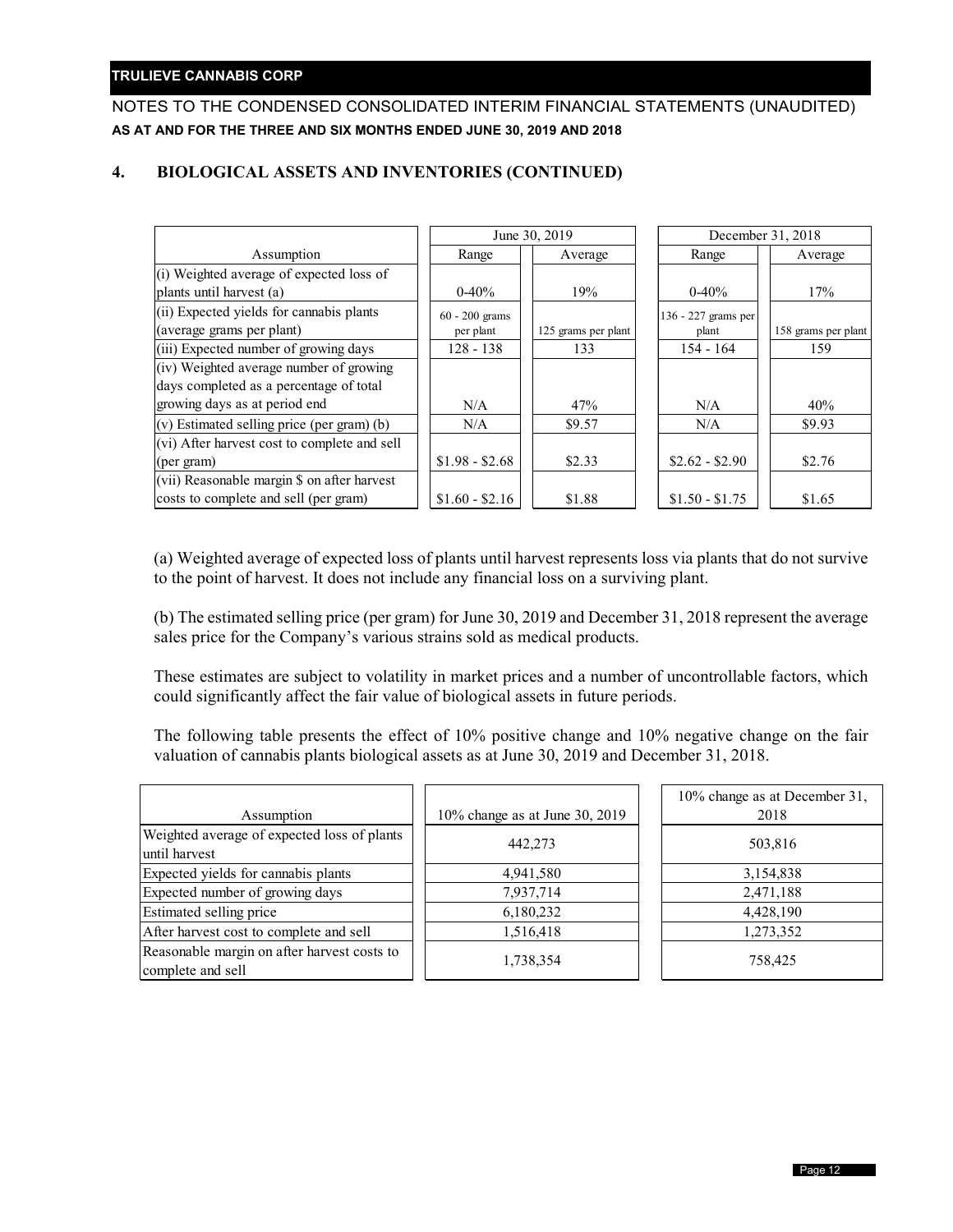## NOTES TO THE CONDENSED CONSOLIDATED INTERIM FINANCIAL STATEMENTS (UNAUDITED) **AS AT AND FOR THE THREE AND SIX MONTHS ENDED JUNE 30, 2019 AND 2018**

## **4. BIOLOGICAL ASSETS AND INVENTORIES (CONTINUED)**

The Company estimates the harvest yields for medical cannabis at various stages of growth. As of June 30, 2019, it was expected that the Company's cannabis plants of 9,227,671 effective grams currently undergoing transformation is expected to yield a total of 21,480,530 grams at maturity and 5,908,686 effective grams of cannabis plants undergoing transformation on December 31, 2018 will yield at maturity 12,833,433 grams.

The Company's estimates are, by their nature, subject to change and differences from the anticipated yield will be reflected in the gain or loss on biological assets in future periods.

Inventories comprised the following items:

|                             | June 30,<br>2019 |    | December 31,<br>2018 |
|-----------------------------|------------------|----|----------------------|
| Raw Material                |                  |    |                      |
| Harvested Cannabis          | 35,055,918<br>S. | \$ | 854,233              |
| Packaging and miscellaneous | 4,040,288        |    | 2,199,640            |
| <b>Total Raw Material</b>   | 39,096,206       |    | 3,053,873            |
| Work in Process             | 35,133,953       |    | 11,157,067           |
| <b>Finished Goods</b>       | 10,998,503       |    | 10,059,904           |
| <b>Total Inventories</b>    | 85,228,662<br>S  | S  | 24,270,844           |

For the three months and six months ended June 30, 2019 and 2018 cost of goods sold comprised of:

|                                                                                            | Three Months Ended June 30, |              |  |           |   |            | Six Months Ended June 30, |            |  |
|--------------------------------------------------------------------------------------------|-----------------------------|--------------|--|-----------|---|------------|---------------------------|------------|--|
|                                                                                            |                             | 2019         |  | 2018      |   | 2019       |                           | 2018       |  |
| Payroll costs for personnel involved in growing                                            |                             |              |  |           |   |            |                           |            |  |
| and processing marijuana                                                                   |                             | 7,431,714    |  | 2,595,470 | S | 13,704,269 | S                         | 4,397,003  |  |
| Materials and utilities                                                                    |                             | 7,101,936    |  | 2,979,762 |   | 14,322,246 |                           | 4,758,250  |  |
| Other overhead, rent, facility & equipment<br>maintenance, cleaning, uniforms, quality and |                             |              |  |           |   |            |                           |            |  |
| fulfillment and other                                                                      |                             | 5,828,297    |  | 461,903   |   | 6,922,931  |                           | 1,559,322  |  |
| <b>Cost of Goods Sold</b>                                                                  |                             | \$20,361,947 |  | 6,037,135 |   | 34,949,446 |                           | 10,714,575 |  |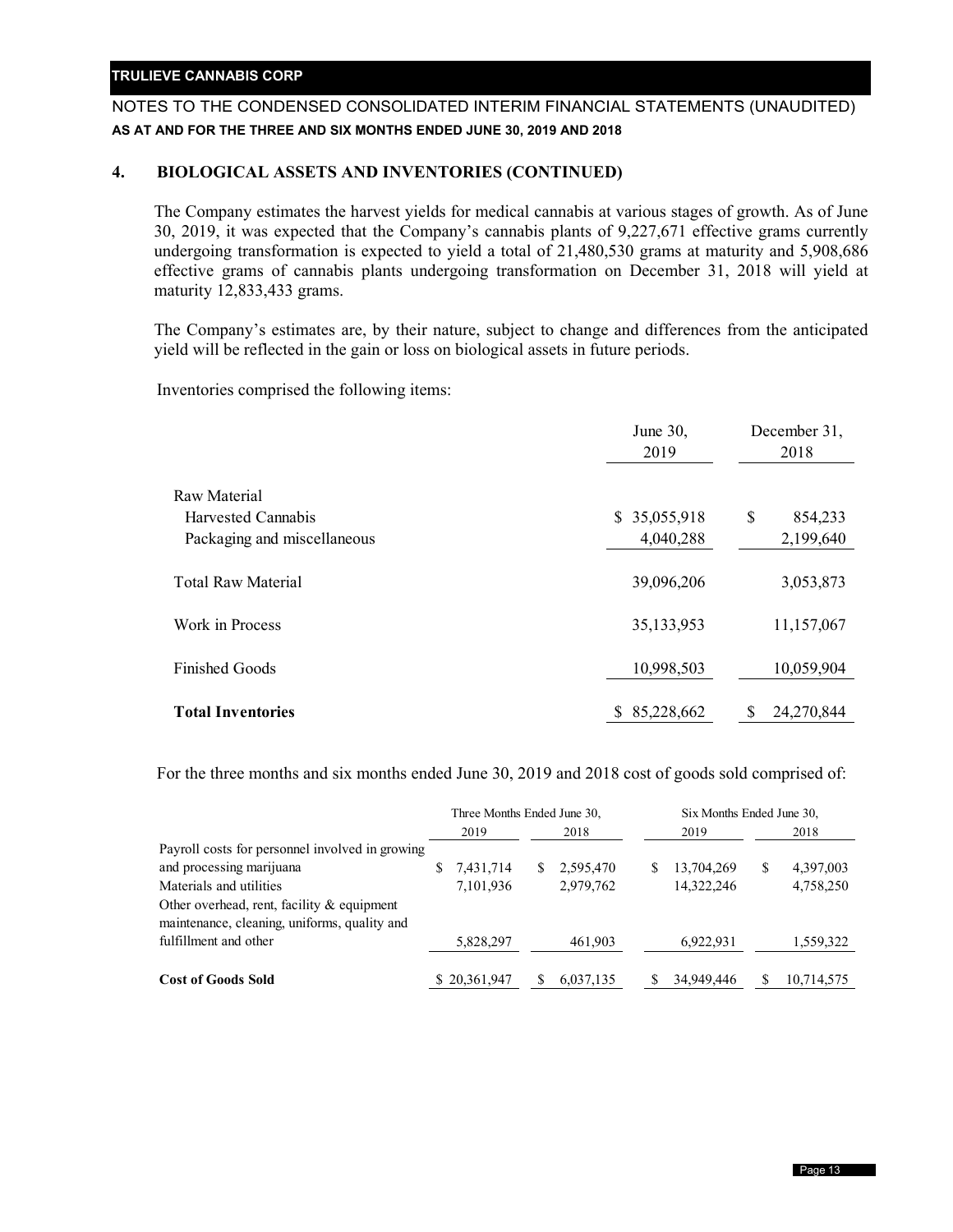## NOTES TO THE CONDENSED CONSOLIDATED INTERIM FINANCIAL STATEMENTS (UNAUDITED) **AS AT AND FOR THE THREE AND SIX MONTHS ENDED JUNE 30, 2019 AND 2018**

## **4. BIOLOGICAL ASSETS AND INVENTORIES (CONTINUED)**

The Company does not capitalize any production costs including overheads to biological assets. All production costs related to biological assets are expensed as incurred and are included in production costs in the table above.

The use of the capitalization approach would cause a reduction of \$7,149,286 out of 'cost of goods sold' line on the accompanying condensed consolidated interim statements of operations and a corresponding reduction of \$7,149,286 out of 'fair value adjustment on growth of biological assets' on the accompanying condensed consolidated interim statements of operations.

The Company capitalizes cost incurred after harvest to bring the products to their present location and condition in accordance with IAS 2 Inventories. The cost of inventories includes the fair value less cost to sell of the cannabis at harvest and costs incurred after harvest (such as quality assurance costs, fulfillment costs and packaging costs) to bring the products to their present location and condition.

## **5. PROPERTY AND EQUIPMENT**

At June 30, 2019 and December 31, 2018, Property and Equipment consisted of the following:

|                                 |                          |              | Buildings &  | Construction    | Furniture &      |                         |               |               |
|---------------------------------|--------------------------|--------------|--------------|-----------------|------------------|-------------------------|---------------|---------------|
|                                 | Land                     |              | Improvements | in Progress     | Equipment        | Vehicles                |               | Total         |
| Cost                            |                          |              |              |                 |                  |                         |               |               |
| At December 31, 2017            | 300,000<br>S             | S            | 12,070,729   | 3,060,224<br>S  | \$<br>4,170,931  | 357,050<br>\$           | S             | 19,958,934    |
| Additions                       | 2,021,871                |              | 20,517,329   | 17,183,455      | 13,563,621       | 1,422,815               |               | 54,709,091    |
| Transfers & disposals           |                          |              | 3,458,585    | (2,960,413)     | (639, 918)       | (116, 586)              |               | (258, 332)    |
| At December 31, 2018            | 2,321,871                |              | 36,046,643   | 17,283,266      | 17,094,634       | 1,663,279               |               | 74,409,693    |
| Additions                       | 1,357,938                |              | 5,781,688    | 24,749,948      | 6,182,290        | 8,173                   |               | 38,080,037    |
| Additions right-of-use assets   |                          |              | 16,885,099   |                 | 94,814           | 1,115,830               |               | 18,095,743    |
| Transfers & disposals           |                          |              | 27,963,536   | (29, 410, 436)  | 1,439,639        | (46,214)                |               | (53, 475)     |
| IFRS 16 Implementation          |                          |              | 26,509,651   |                 | 265,556          | 994,244                 |               | 27,769,451    |
| At June 30, 2019                | 3,679,809                |              | 113,186,617  | 12,622,778      | 25,076,933       | 3,735,312               |               | 158,301,449   |
| <b>Accumulated Depreciation</b> |                          |              |              |                 |                  |                         |               |               |
| At December 31, 2017            | \$                       | $\mathbb{S}$ | 392,976      | \$              | \$<br>226,402    | 51,831<br><sup>\$</sup> | <sup>\$</sup> | 671,209       |
| Additions                       |                          |              | 1,547,499    |                 | 1,085,424        | 324,706                 |               | 2,957,629     |
| Transfers & disposals           |                          |              | 36,144       |                 | (8,607)          | (36,570)                |               | (9,033)       |
| At December 31, 2018            | $\overline{\phantom{0}}$ |              | 1,976,619    | $\blacksquare$  | 1,303,219        | 339,967                 |               | 3,619,805     |
| Additions                       |                          |              | 2,068,712    |                 | 1,029,276        | 9,316                   |               | 3,107,304     |
| Additions right-of-use assets   |                          |              | 1,843,364    |                 | 35,215           | 526,025                 |               | 2,404,604     |
| Transfers & disposals           |                          |              | 213          |                 | (1,216)          | (22,102)                |               | (23,105)      |
| IFRS 16 Implementation          |                          |              | 3,111,879    |                 | 37,576           | 226,414                 |               | 3,375,869     |
| At June 30, 2019                | $\blacksquare$           |              | 9,000,787    | $\blacksquare$  | 2,404,070        | 1,079,620               |               | 12,484,477    |
| Net book value                  |                          |              |              |                 |                  |                         |               |               |
| At December 31, 2017            | 300,000<br>\$            | \$           | 11,677,753   | 3,060,224<br>\$ | \$<br>3,944,529  | 305,219<br>\$           | \$            | 19,287,725    |
| At December 31, 2018            | \$2,321,871              | \$           | 34,070,024   | \$17,283,266    | \$<br>15,791,415 | \$1,323,312             | \$            | 70,789,888    |
| At June 30, 2019                | \$3,679,809              | \$           | 104,185,830  | \$12,622,778    | \$<br>22,672,863 | \$2,655,692             |               | \$145,816,972 |
|                                 |                          |              |              |                 |                  |                         |               |               |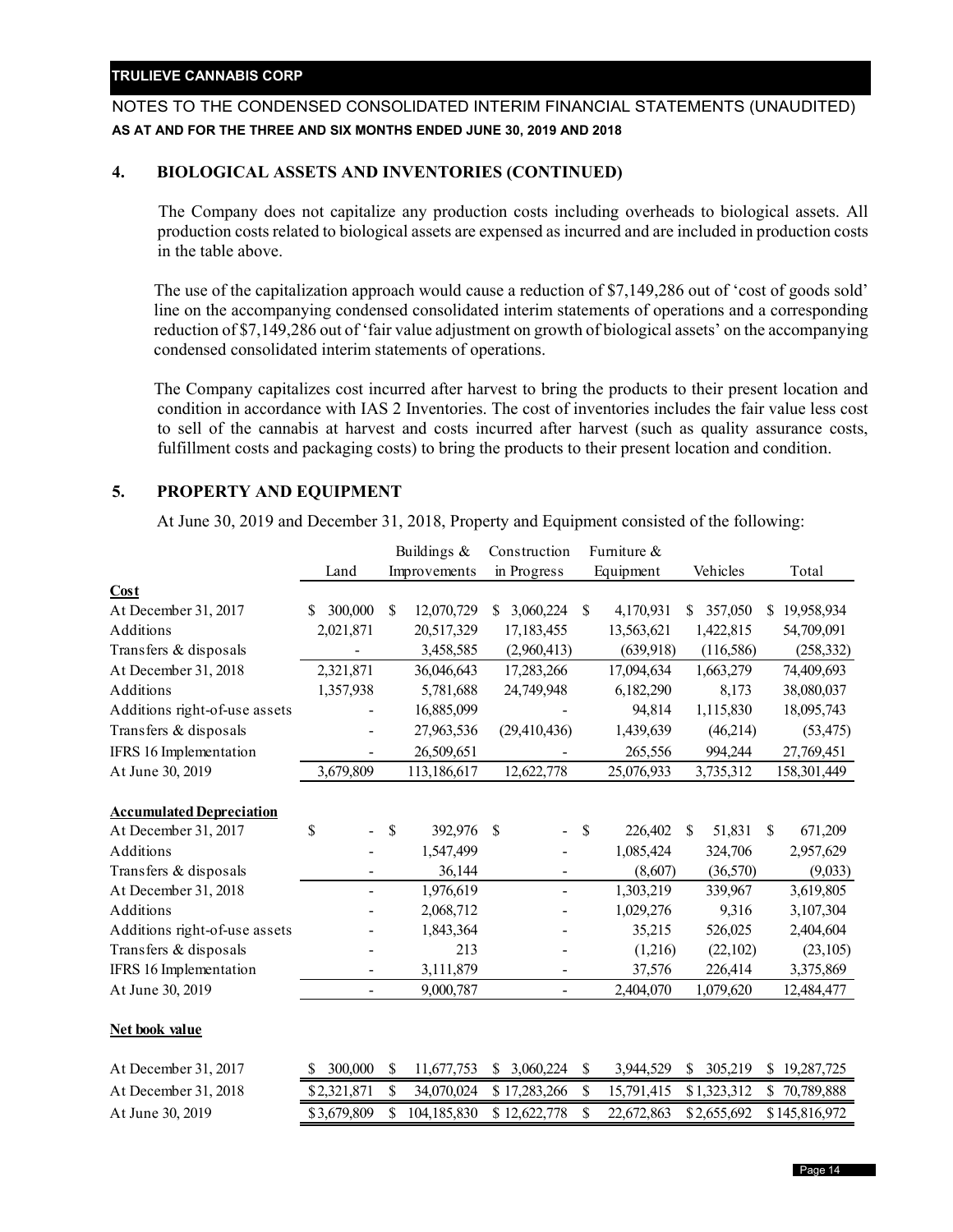## NOTES TO THE CONDENSED CONSOLIDATED INTERIM FINANCIAL STATEMENTS (UNAUDITED) **AS AT AND FOR THE THREE AND SIX MONTHS ENDED JUNE 30, 2019 AND 2018**

## **5. PROPERTY AND EQUIPMENT (CONTINUED)**

For the three and six months ended June 30, 2018, the Company capitalized interest of \$83,083 and \$247,352, respectively. The Company did not capitalize any interest for the three and six months ended June 30, 2019.

For the three months ended June 30, 2019 and 2018, depreciation expense of \$1,729,288 and \$392,809, respectively, were considered as part of costs of goods sold. For the six months ended June 30, 2019 and 2018, depreciation expense of \$2,663,342 and \$622,809, respectively, were considered as part of costs of goods sold. For further information see *"Note 4 – Biological Assets and Inventories"* the other overhead line item.

For the six months ended June 30, 2019 and 2018, property and equipment additions purchased from the spouse of an officer and director of the Company totaled \$17,963,833 and \$1,504,868 of which \$3,828,597 was included in accounts payable at June 30, 2019.

## **6. INTANGIBLE ASSETS**

|                                 |   | Dispensary               |           |           |            |                          |                       |                          |             |                          |   |            |
|---------------------------------|---|--------------------------|-----------|-----------|------------|--------------------------|-----------------------|--------------------------|-------------|--------------------------|---|------------|
|                                 |   | Licenses                 | Tradename |           | Trademarks |                          | Customer Relationship |                          | Non-Compete |                          |   | Total      |
| Cost                            |   |                          |           |           |            |                          |                       |                          |             |                          |   |            |
| At December 31, 2017            | S |                          | S         | 1,000,000 | S          | $\overline{\phantom{0}}$ | S                     | $\overline{\phantom{0}}$ | S           | $\overline{\phantom{0}}$ | S | 1,000,000  |
| Additions from acquisitions     |   | 8,533,416                |           |           |            | 10,444                   |                       |                          |             |                          |   | 8,543,860  |
| At December 31, 2018            |   | 8,533,416                |           | 1,000,000 |            | 10,444                   |                       |                          |             |                          |   | 9,543,860  |
| Additions from acquisitions     |   | 14,300,000               |           |           |            | 320,841                  |                       | 1,000,000                |             | 35,000                   |   | 15,655,841 |
| At June 30, 2019                |   | 22,833,416               |           | 1,000,000 |            | 331,285                  |                       | 1,000,000                |             | 35,000                   |   | 25,199,701 |
|                                 |   |                          |           |           |            |                          |                       |                          |             |                          |   |            |
| <b>Accumulated Amortization</b> |   |                          |           |           |            |                          |                       |                          |             |                          |   |            |
| At December 31, 2017            | S | $\overline{\phantom{0}}$ | S         |           | <b>S</b>   | $\overline{\phantom{0}}$ | £.                    | $\overline{\phantom{0}}$ | S           | $\overline{\phantom{0}}$ | S |            |
| Amortization                    |   | 45,772                   |           | 100,000   |            | 1,741                    |                       |                          |             |                          |   | 147,513    |
| At December 31, 2018            |   | 45,772                   |           | 100,000   |            | 1,741                    |                       |                          |             |                          |   | 147,513    |
| Amortization                    |   | 348,596                  |           | 50,000    |            | 35,440                   |                       | 16,667                   |             | 1,458                    |   | 452,161    |
| At June 30, 2019                |   | 394,368                  |           | 150,000   |            | 37,181                   |                       | 16,667                   |             | 1,458                    |   | 599,674    |
|                                 |   |                          |           |           |            |                          |                       |                          |             |                          |   |            |
| <b>Net book value</b>           |   |                          |           |           |            |                          |                       |                          |             |                          |   |            |
| At December 31, 2017            |   | $\sim$                   | S         | 1,000,000 | S          | $\overline{\phantom{a}}$ | S                     | $-$                      | -S          | $\overline{\phantom{0}}$ | S | 1,000,000  |
| At December 31, 2018            |   | 8,487,644                | S         | 900,000   | S          | 8,703                    | S                     |                          | S           |                          | S | 9,396,347  |
| At June 30, 2019                |   | 22,439,048               | S         | 850,000   | S          | 294,104                  | S                     | 983,333                  | S           | 33,542                   |   | 24,600,027 |

At June 30, 2019 and December 31, 2018, Intangible assets consisted of the following:

Amortization expense for the three months ended June 30, 2019 and 2018 was \$279,715 and \$0, respectively. Amortization expense for the six months ended June 30, 2019 and 2018 was \$452,161 and \$0, respectively.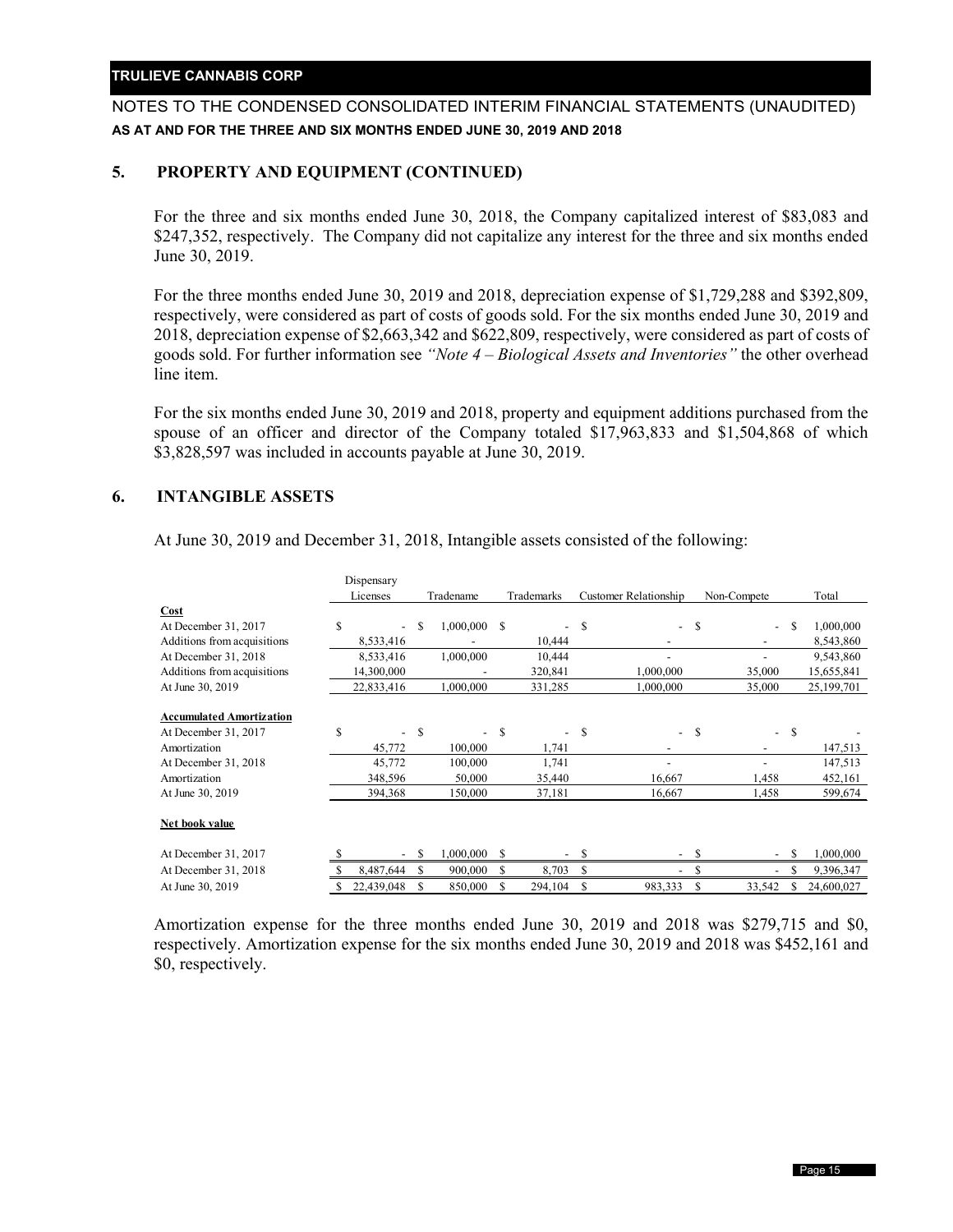## NOTES TO THE CONDENSED CONSOLIDATED INTERIM FINANCIAL STATEMENTS (UNAUDITED) **AS AT AND FOR THE THREE AND SIX MONTHS ENDED JUNE 30, 2019 AND 2018**

## **7. NOTES PAYABLE**

At June 30, 2019 and December 31, 2018, notes payable consisted of the following:

|                                                                                                                           | June 30,<br>2019 | December 31,<br>2018 |
|---------------------------------------------------------------------------------------------------------------------------|------------------|----------------------|
| Promissory note dated April 10, 2017, with annual interest<br>at 12%, due between April and July 2022.                    | 4,000,000<br>S   | 4,000,000<br>S       |
| Promissory note dated December 7, 2017, with annual interest<br>at 12%, secured by certain property located in Miami, FL, |                  |                      |
| due December 2021.                                                                                                        | 2,000,000        | 2,000,000            |
| Less current portion                                                                                                      | (2,000,000)      | (6,000,000)          |
|                                                                                                                           | 4,000,000        | \$                   |

The unsecured promissory note dated April 10, 2017, was amended in January 2019 to extend the maturity three years to 2022, all other terms remain unchanged.

The promissory note dated December 7, 2017, has terms allowing the lender to request prepayment at any time once the Company had raised in excess of \$24 million. In conjunction with the close of the private placement, in August 2018, the promissory note became due on demand.

In January 2018, the Company entered into a \$6,000,000 unsecured promissory note with a 24-month maturity and 12% annual interest rate. The Company shall make monthly interest payments to the lender and all outstanding principal and any unpaid accrued interest shall be due and payable in full on maturity. In conjunction with the closing of the promissory note, as additional consideration to the lender, existing shareholders agreed to dilute their ownership and transfer shares from their personal shareholdings which was valued at \$50,000. The Company treated that dilution as a contributed surplus in share capital and as an additional debt discount. If the Company goes public on any foreign or domestic exchange, this promissory note will be due within 90 days of the initial public offering. The Company did go public and in September 2018 the note was paid in full and the outstanding debt discount was expensed.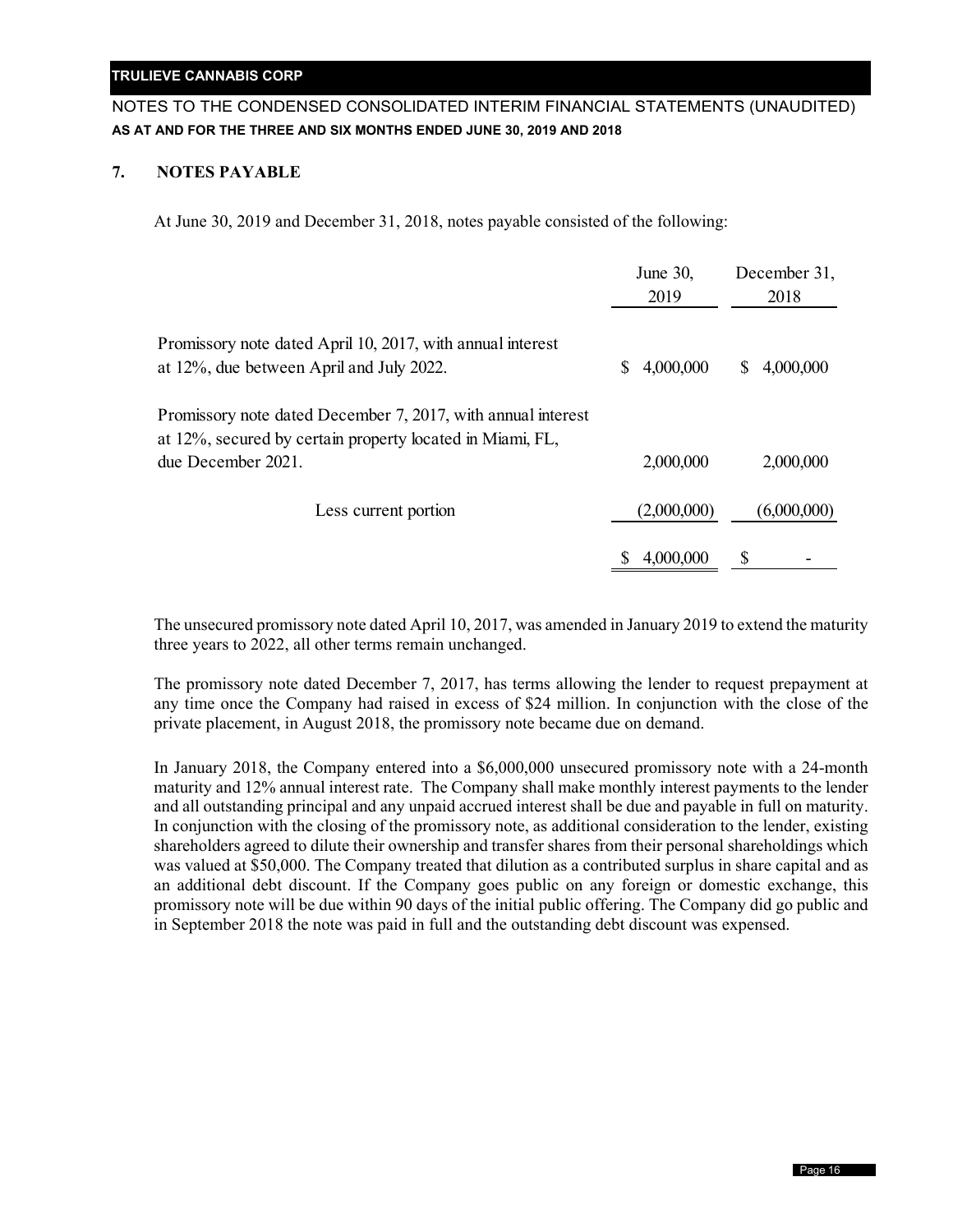## NOTES TO THE CONDENSED CONSOLIDATED INTERIM FINANCIAL STATEMENTS (UNAUDITED) **AS AT AND FOR THE THREE AND SIX MONTHS ENDED JUNE 30, 2019 AND 2018**

## **8**. **NOTES PAYABLE RELATED PARTY**

At June 30, 2019 and December 31, 2018, notes payable to related parties consisted of the following:

|                                                                                                                               | June $30$ ,<br>2019 | December 31,<br>2018 |
|-------------------------------------------------------------------------------------------------------------------------------|---------------------|----------------------|
| Notes payable due to related parties, with varying interest rates<br>between 8% to 12% annually, with varying maturity dates. | \$13,738,256        | \$14,215,131         |
| Less debt discount                                                                                                            | (88, 542)           | (141,216)            |
| Less current portion                                                                                                          | (13, 439, 508)      | (1,426,791)          |
|                                                                                                                               | 210,206             | 12,647,124<br>S      |

In February 2019, the Company entered into a 24-month unsecured loan with an 8% annual interest rate with a former director and shareholder for \$257,337. The loan was issued in March 2019. The Company determined that the stated interest rate was below market rates and recorded a debt discount of \$10,092 using an annual discount interest rate of 12%.

In March 2018, the Company entered into a 24-month unsecured loan with an 8% annual interest rate with a former director and shareholder for \$158,900. The loan was funded in April 2018. The Company determined that the stated interest rate was below market rates and recorded a debt discount of \$6,232 using an annual discount interest rate of 12%.

In April 2018, the Company entered into a \$6,000,000 unsecured promissory note with an entity controlled by members of management and shareholders with a 24-month maturity and 12% annual interest rate. Approximately \$1,500,000 of the outstanding balance of C2C lines of credit was extinguished in lieu of cash proceeds as part of the funding of this promissory note. The Company shall make monthly interest payments to the lender and all outstanding principal and any unpaid accrued interest shall be due and payable in full on maturity. If the Company goes public on any foreign or domestic exchange, this promissory note will be due within 90 days of the initial public offering. The Company did go public and in September 2018 the note was paid in full.

In May 2018, the Company entered into two separate unsecured promissory notes with an officer and director of the Company for a total of \$12,000,000. Each promissory note has a 24-month maturity and 12% annual interest rate. For one of the promissory notes, certain notes payable from related parties and the transfer of title of one of the Company's facilities were credited as part of the funding and the Company received net cash of approximately \$650,000. The other promissory note provided approximately \$6,000,000 in additional capital to the Company.

In June 2018, the Company entered into a 24-month unsecured loan with an 8% annual interest rate with a former director and shareholder for \$262,010. The Company determined that the stated interest rate was below market rates and recorded a debt discount of \$10,276 using an annual discount interest rate of 12%.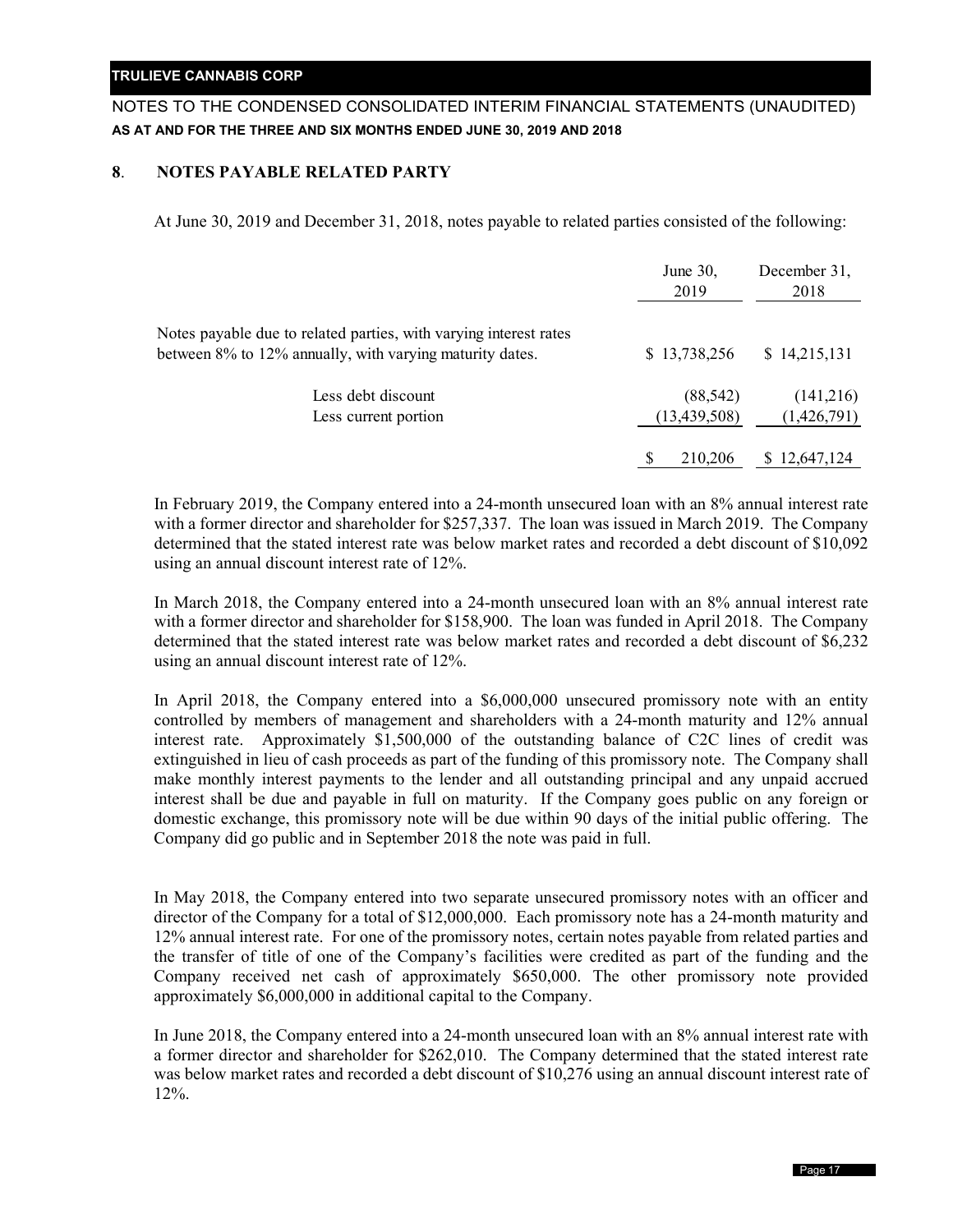## NOTES TO THE CONDENSED CONSOLIDATED INTERIM FINANCIAL STATEMENTS (UNAUDITED) **AS AT AND FOR THE THREE AND SIX MONTHS ENDED JUNE 30, 2019 AND 2018**

## **8**. **NOTES PAYABLE RELATED PARTY (CONTINUED)**

As disclosed in the condensed consolidated interim statements of cash flows, under other noncash investing and financing activities, the noncash portion of the notes for the six months ended June 30, 2019 and 2018 was \$257,337 and \$2,619,700, respectively, and was used to finance acquisition of property and equipment. The lenders paid for the property and equipment directly while issuing the Company promissory notes and the Company took custody of the property and equipment.

## **9. DEBT**

On June 18, 2019, the Company completed a private placement financing comprising 5-year senior secured promissory notes (the "Notes") with a face value of \$70,000,000. The Notes accrue interest at an annual rate of 9.75%, payable semi-annually, in equal instalments, in arrears on June 18 and December 18 of each year, commencing on December 18, 2019. The purchasers of the Notes also received warrants to purchase 1,470,000 Subordinate Voting Shares at an exercise price of C\$17.25 (the "Warrants"), which can be exercised for three years after the closing.

The fair value of the Notes was determined to be \$61,450,800 using an interest rate of 13% which the Company estimates would have been the coupon rate required to issue the notes had the financing not included the Warrants. The fair value of the Warrants was determined to be \$7,149,200 using the Black Scholes option pricing model and the following assumptions: Share price: C\$14.48; Exercise Price: C\$17.25; Expected Life: 3 years; Annualized Volatility: 73.68%; Dividend yield: 0%; Discount rate: 1.92%; C\$ exchange rate: 1.328.

Because of the Canadian denominated exercise price, the Warrants do not qualify to be classified within equity and are therefore classified as derivative liabilities at FVTPL.

Issuance costs totaling \$3,117,100 were between the Notes and the Warrants based on their relative fair values with \$2,792,250 allocated to the Notes and \$324,850 expensed as incurred.

The Notes will accrete from their amortized cost on June 18, 2019 of \$58,658,550 to \$70,000,000 at maturity in 5 years using an effective interest rate of 14.35%. Accretion expense of \$57,110 was expensed during the period.

The Warrants were re-valued at \$7,156,178 at the end of the reporting period using the Black Scholes option pricing model and the following assumptions: Share price: C\$14.41; Exercise Price: C\$17.25; Expected Life: 2.97 years; Annualized Volatility: 73.68%; Dividend yield: 0%; Discount rate: 1.92%; C\$ exchange rate: 1.309. A loss of \$6,978 has been recognized in general and administrative expense.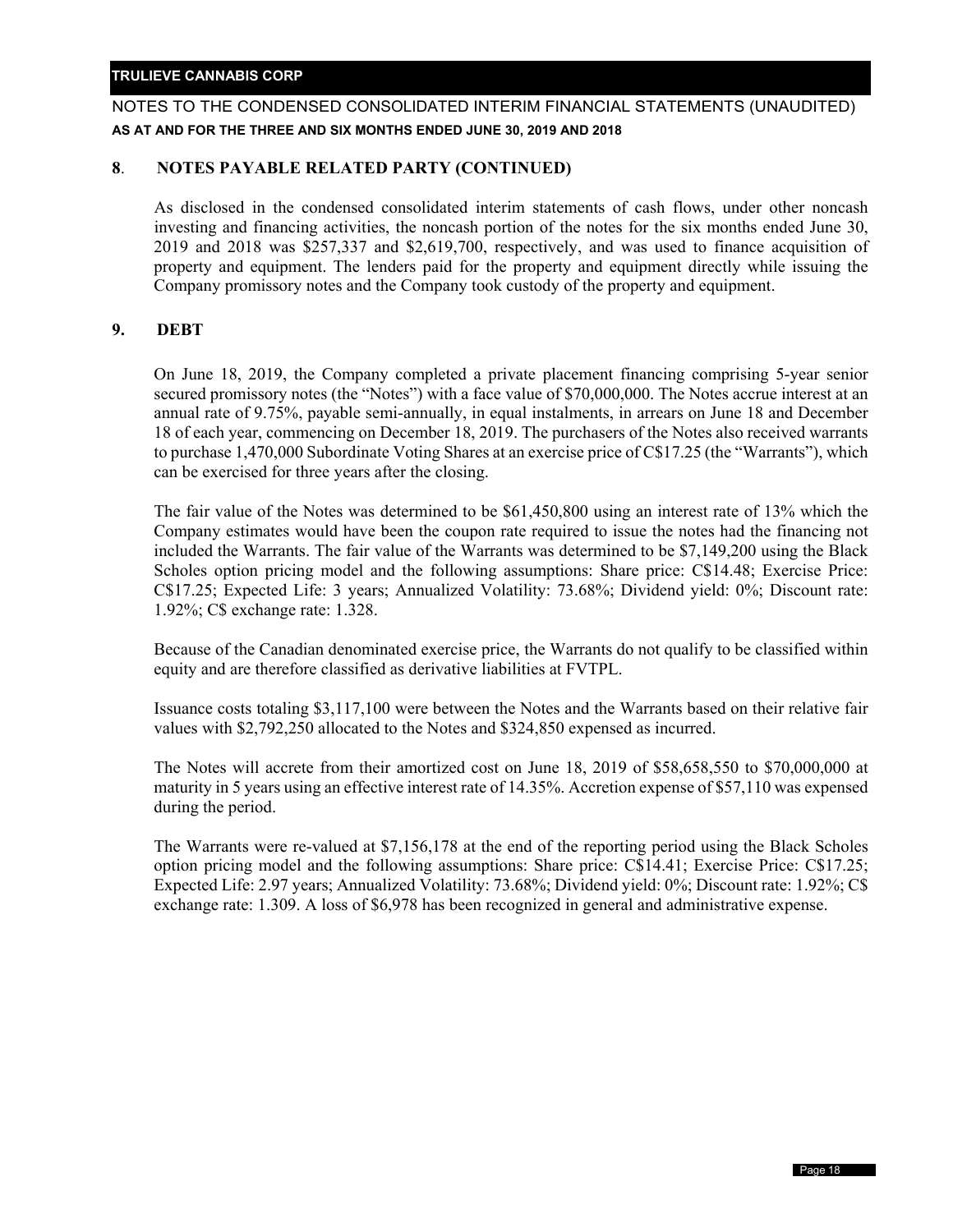## NOTES TO THE CONDENSED CONSOLIDATED INTERIM FINANCIAL STATEMENTS (UNAUDITED) **AS AT AND FOR THE THREE AND SIX MONTHS ENDED JUNE 30, 2019 AND 2018**

#### **10**. **LEASES**

As of June 30, 2019, our lease liability consisted of the following:

|                                       | June 30,         |
|---------------------------------------|------------------|
|                                       | 2019             |
| Balance, beginning of period [Note 2] | 26,615,883<br>S. |
| <b>Additions</b>                      | 18,095,743       |
| Lease Payments & Interest             | (1,944,086)      |
| Balance, end of period                | 42,767,540       |
| Lease liability - current portion     | 4,112,011        |
| Lease liability                       | 38,655,529       |

The Company has lease liabilities for leases related to real estate for dispensaries, production plants, and corporate offices. Other leased assets include passenger vehicles and trucks and equipment. The weighted average discount rate for the six months ended June 30, 2019 was 4.76% percent.

## **11. SHARE CAPITAL**

The authorized share capital of the Company is comprised of the following:

*(i) Unlimited number of Subordinate Voting Shares* 

As of June 30, 2019, there were 32,224,527 Subordinate Voting Shares issued and outstanding.

*(ii) Unlimited number of Multiple Voting Shares* 

As of June 30, 2019, there were 68,943 Multiple Voting Shares issued and outstanding which are equal to 6,894,341 Subordinate Voting Shares as if converted. During the six months ended June 30, 2019, 68,561 Multiple Voting Shares were converted into 6,856,110 Subordinate Voting Shares.

*(iii) Unlimited number of Super Voting Shares* 

As of June 30, 2019, there were 710,133 Super Voting Shares issued and outstanding which are equal to 71,013,300 Subordinate Voting Shares as if converted. During the six months ended June 30, 2019, 142,333 Super Voting Shares were converted into 14,233,300 Subordinate Voting Shares.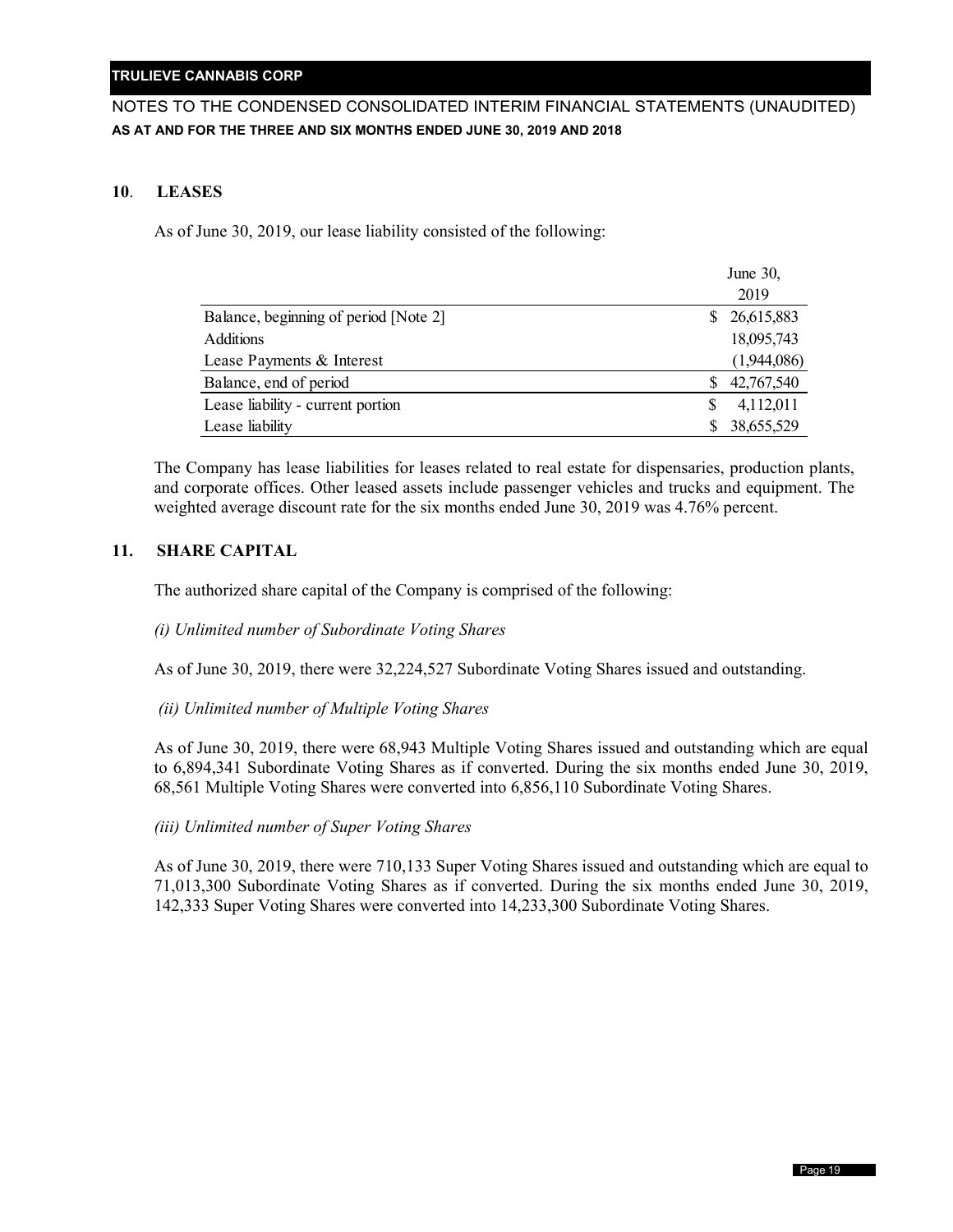## NOTES TO THE CONDENSED CONSOLIDATED INTERIM FINANCIAL STATEMENTS (UNAUDITED) **AS AT AND FOR THE THREE AND SIX MONTHS ENDED JUNE 30, 2019 AND 2018**

## **12. EARNINGS PER SHARE**

The following is a reconciliation for the calculation of basic and diluted earnings per share for the three and six months ended June 30, 2019 and 2018:

|                                                              | Three Months Ended June 30. |              |    |             |   | Six Months Ended June 30. |              |  |
|--------------------------------------------------------------|-----------------------------|--------------|----|-------------|---|---------------------------|--------------|--|
|                                                              | 2019                        |              |    | 2018        |   | 2019                      | 2018         |  |
| Net Income                                                   |                             | \$57,528,785 |    | \$7,882,721 |   | 72.231.059                | \$14,746,427 |  |
| Weighted average number of common shares outstanding         |                             | 110,132,168  |    | 98,683,400  |   | 110, 132, 168             | 98,683,400   |  |
| Dilutive effect of 1,684,178 warrants outstanding            |                             | 135,272      |    |             |   | 132,123                   |              |  |
| Diluted weighted average number of common shares outstanding |                             | 110,267,440  |    | 98,683,400  |   | 110.264.291               | 98,683,400   |  |
| Basic earnings per share                                     |                             | 0.52         | ۰Ъ | 0.08        | S | 0.66                      | 0.15         |  |
| Diluted earnings per share                                   |                             | 0.52         |    | 0.08        |   | 0.66                      | 0.15         |  |

#### **13. INCOME TAXES**

The components of the income tax provision include:

|          |            | Three Months Ended June 30, |  |             | Six Months Ended June 30, |  |  |           |  |
|----------|------------|-----------------------------|--|-------------|---------------------------|--|--|-----------|--|
|          | 2019       |                             |  | 2018        | 2019                      |  |  | 2018      |  |
| Current  | 12,268,464 |                             |  | \$4,596,197 | \$20,168,464              |  |  | 6,971,197 |  |
| Deferred | 15,446,000 |                             |  | 806,000     | 18,383,000                |  |  | 2,193,000 |  |
|          | 27.714.464 |                             |  | 5,402,197   | \$38,551,464              |  |  | 9,164,197 |  |

#### **14. RELATED PARTIES**

The Company had raised funds by issuing a note to various related parties including directors, officers, and shareholders and the balance at June 30, 2019 and December 31, 2018 was \$13,738,256 and \$14,215,131, respectively, as discussed in *"Note 7 – Notes Payable Related Party"*.

The Company uses a general contractor that is the spouse of an officer and director of the Company and for the six months ended June 30, 2019 and 2018, property and equipment purchases totaled \$17,963,833 and \$1,504,868 of which \$3,828,597 was included in accounts payable at June 30, 2019, as discussed in *"Note 5 – Property and Equipment"*.

The Company has many leases from various real estate holding companies that are managed, controlled by various related parties including a former director and shareholder and the spouse of an officer and director of the Company, see *"Note 10 – Leases".*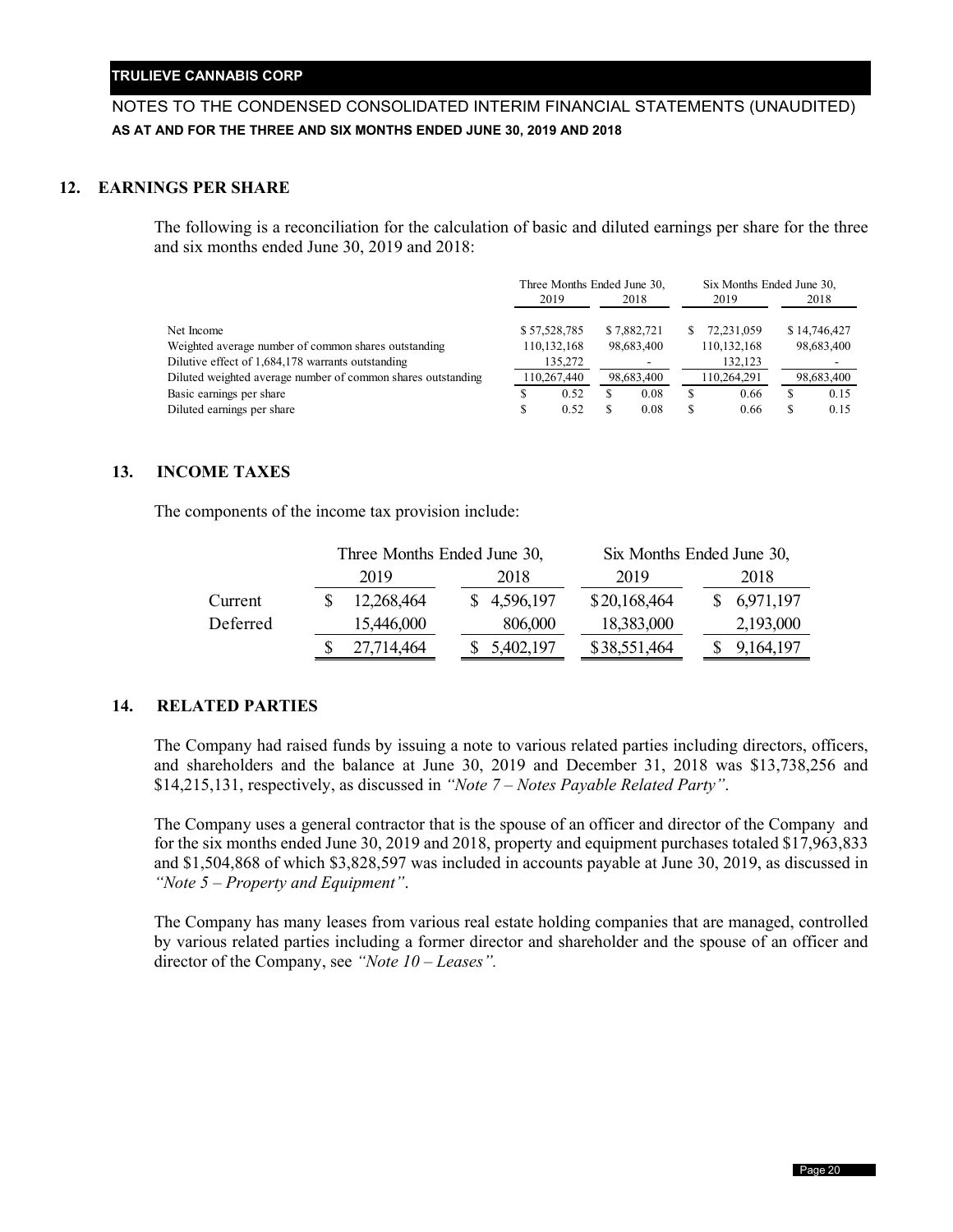## NOTES TO THE CONDENSED CONSOLIDATED INTERIM FINANCIAL STATEMENTS (UNAUDITED) **AS AT AND FOR THE THREE AND SIX MONTHS ENDED JUNE 30, 2019 AND 2018**

## **15. CONTINGENCIES**

#### **(a) Operating Licenses**

Although the possession, cultivation and distribution of cannabis for medical use is permitted in Florida, cannabis is a Schedule-I controlled substance and its use remains a violation of federal law. Since federal law criminalizing the use of cannabis preempts state laws that legalize its use, strict enforcement of federal law regarding cannabis would likely result in the Company's inability to proceed with our business plans. In addition, the Company's assets, including real property, cash, equipment and other goods, could be subject to asset forfeiture because cannabis is still federally illegal.

## **(b) Claims and Litigation**

From time to time, the Company may be involved in litigation relating to claims arising out of operations in the normal course of business. At June 30, 2019, there were no pending or threatened lawsuits that could reasonably be expected to have a material effect on the results of the Company's consolidated statements of operations. There are also no proceedings in which any of the Company's directors, officers or affiliates is an adverse party or has a material interest adverse to the Company's interest.

## **16. FINANCIAL INSTRUMENTS AND FINANCIAL RISK MANAGEMENT**

#### **Financial Instruments**

The Company's financial instruments consist of cash, accounts payable and accrued liabilities, warrant liability, notes payable (both to third parties and related parties) and finance liability. Excluding the warrant liability classified at FVTPL, the carrying values of these financial instruments approximate their fair values at June 30, 2019 and December 31, 2018 due to their short-term nature or because the effective interest rate applied to the balance approximates the market rate.

Financial instruments recorded at fair value are classified using a fair value hierarchy that reflects the significance of the inputs to fair value measurements. The three levels of hierarchy are:

Level 1 – Unadjusted quoted prices in active markets for identical assets or liabilities;

Level 2 – Inputs other than quoted prices that are observable for the asset or liability, either directly or indirectly; and

Level 3 – Inputs for the asset or liability that are not based on observable market data.

The warrants liability is classified within level 2 of the fair value hierarchy.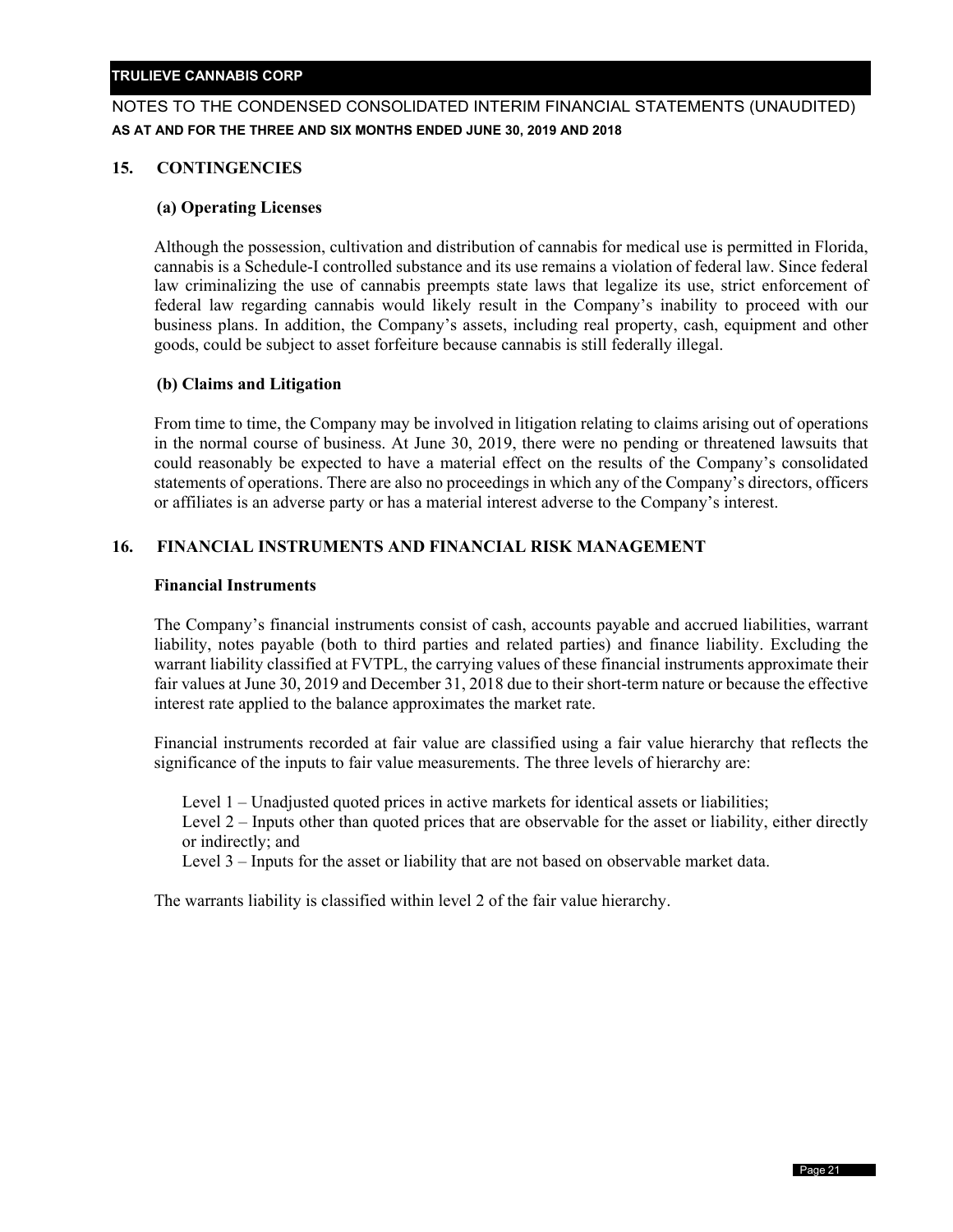## NOTES TO THE CONDENSED CONSOLIDATED INTERIM FINANCIAL STATEMENTS (UNAUDITED) **AS AT AND FOR THE THREE AND SIX MONTHS ENDED JUNE 30, 2019 AND 2018**

## **16. FINANCIAL INSTRUMENTS AND FINANCIAL RISK MANAGEMENT (CONTINUED)**

Cash is classified within level 1 of the fair value hierarchy.

There have been no transfers between fair value levels during the six months ended June 30, 2019 or the year ended December 31, 2018.

The following table summarizes the Company's financial instruments at June 30, 2019:

|                                          | <b>Fair Value</b><br><b>Through</b><br>Profit or<br>Loss |   | <b>Amortized</b><br>Cost | <b>Total</b> |  |
|------------------------------------------|----------------------------------------------------------|---|--------------------------|--------------|--|
| <b>Financial Assets:</b>                 |                                                          |   |                          |              |  |
| Cash                                     | \$54,031,919                                             |   | \$                       | \$54,031,919 |  |
| <b>Financial Liabilities:</b>            |                                                          |   |                          |              |  |
| Accounts Payable and Accrued Liabilities | \$                                                       |   | \$11,754,295             | \$11,754,295 |  |
| Notes Payable                            | \$                                                       |   | \$6,000,000              | \$6,000,000  |  |
| Notes Payable - Related Party            | \$                                                       | - | \$13,649,714             | \$13,649,714 |  |
| Lease Liability                          | \$                                                       |   | \$42,767,540             | \$42,767,540 |  |
| Finance Liability                        | \$                                                       |   | \$58,715,660             | \$58,715,660 |  |
| Warrant Liability                        | \$<br>7,156,178                                          |   | \$                       | \$7,156,178  |  |

The following table summarizes the Company's financial instruments at December 31, 2018:

|                                          | <b>Fair Value</b><br><b>Through</b><br><b>Profit or</b><br>Loss |                              | Amortized<br>Cost |         |   | <b>Total</b> |
|------------------------------------------|-----------------------------------------------------------------|------------------------------|-------------------|---------|---|--------------|
| Financial Assets:                        |                                                                 |                              |                   |         |   |              |
| Cash                                     | \$24,430,108                                                    |                              | \$                |         |   | \$24,430,108 |
| Financial Liabilities:                   |                                                                 |                              |                   |         |   |              |
| Accounts Payable and Accrued Liabilities | \$                                                              | $\qquad \qquad \blacksquare$ | \$10,463,109      |         |   | \$10,463,109 |
| Notes Payable                            | \$                                                              | $\qquad \qquad \blacksquare$ | \$6,000,000       |         |   | \$6,000,000  |
| Notes Payable - Related Party            | \$                                                              | $\qquad \qquad \blacksquare$ | \$14,073,915      |         |   | \$14,073,915 |
| Lease Liability                          | \$                                                              | -                            | \$                | 952,046 | S | 952,046      |